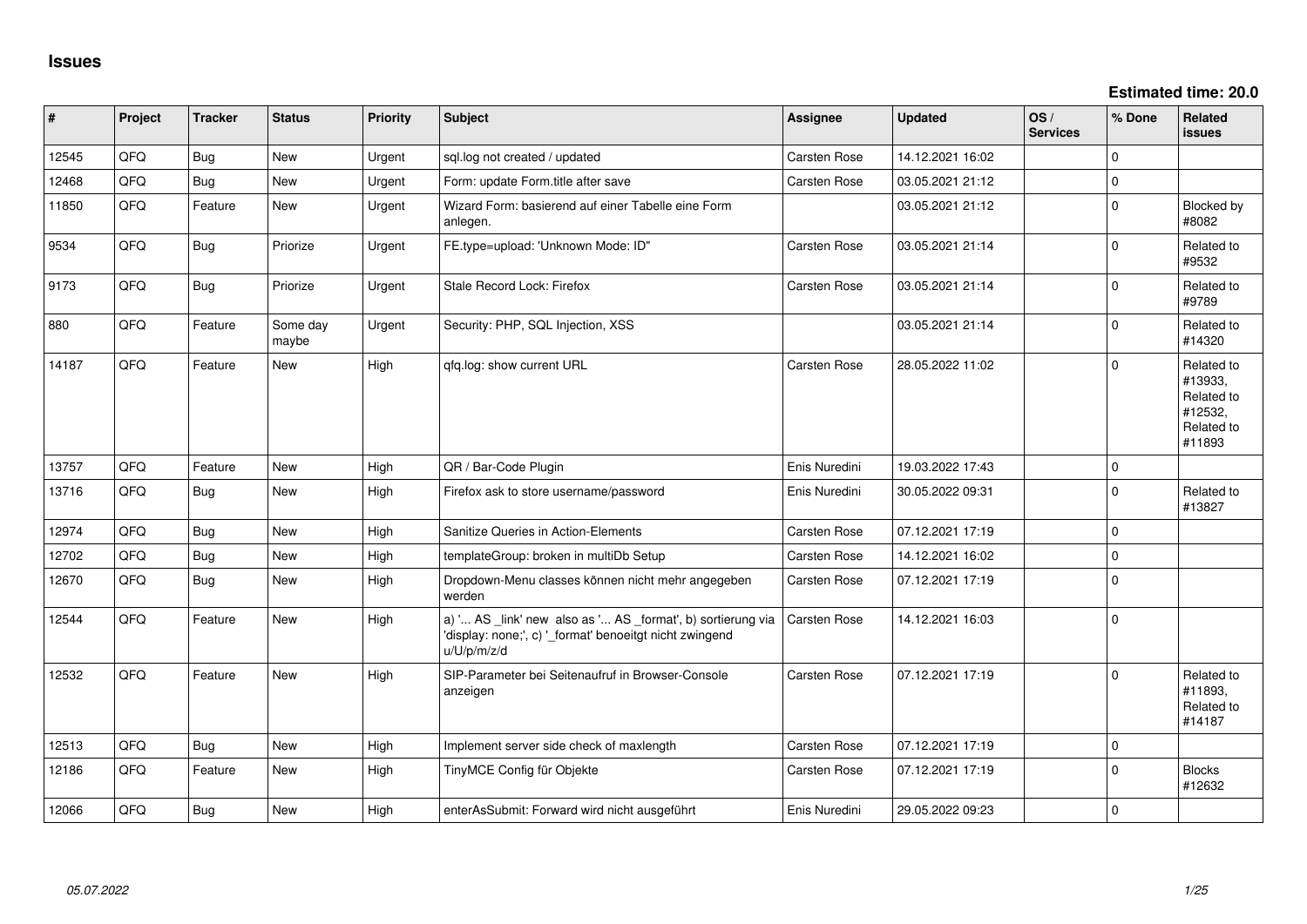| #     | Project        | <b>Tracker</b> | <b>Status</b> | <b>Priority</b> | <b>Subject</b>                                                               | <b>Assignee</b>     | <b>Updated</b>   | OS/<br><b>Services</b> | % Done      | Related<br><b>issues</b>                      |
|-------|----------------|----------------|---------------|-----------------|------------------------------------------------------------------------------|---------------------|------------------|------------------------|-------------|-----------------------------------------------|
| 11893 | QFQ            | Feature        | New           | High            | Broken SIP: a) only report one time, b) only report in main<br>column        | Carsten Rose        | 12.05.2021 12:13 |                        | $\Omega$    | Related to<br>#12532,<br>Related to<br>#14187 |
| 11237 | QFQ            | <b>Bug</b>     | New           | High            | Radiobutton / parameter.buttonClass= btn-default - kein dirty<br>Trigger     | Benjamin Baer       | 03.05.2021 21:12 |                        | 0           | Related to<br>#10766                          |
| 11057 | QFQ            | <b>Bug</b>     | New           | High            | Checkboxes ohne span.checkmark im Report werden<br>ausgeblendet              | Benjamin Baer       | 03.05.2021 21:12 |                        | 0           | Related to<br>#11039                          |
| 10766 | QFQ            | <b>Bug</b>     | <b>New</b>    | High            | Radiobutton / parameter.buttonClass=btn-default: dynamic<br>update           |                     | 03.05.2021 21:12 |                        | 0           | Related to<br>#11237                          |
| 10640 | QFQ            | <b>Bug</b>     | <b>New</b>    | High            | TypeAhead Tag: FE editierbar trotz readOnly                                  | Carsten Rose        | 03.05.2021 21:12 |                        | $\Omega$    | Related to<br>#7795                           |
| 10508 | QFQ            | <b>Bug</b>     | <b>New</b>    | High            | Multi Form broken on Multi DB Instance                                       | Carsten Rose        | 03.05.2021 21:12 |                        | 0           |                                               |
| 10506 | QFQ            | <b>Bug</b>     | New           | High            | Template Group broken on MultiDB instance                                    | Carsten Rose        | 03.05.2021 21:12 |                        | 0           | Related to<br>#10505                          |
| 10114 | QFQ            | Feature        | New           | High            | Symbol (Link): 'G:' (Glyphicon) replaced by 'i:' (icon)                      |                     | 07.12.2021 17:19 |                        | 0           | Related to<br>#3797,<br>Related to<br>#4194   |
| 10081 | QFQ            | <b>Bug</b>     | <b>New</b>    | High            | Stale record lock after 'forbidden' character                                | Carsten Rose        | 03.05.2021 21:12 |                        | $\Omega$    | Related to<br>#10082,<br>Related to<br>#9789  |
| 9531  | QFQ            | <b>Bug</b>     | New           | High            | FE File: Dynamic Update / modeSql / required detected<br>even it not set     | Carsten Rose        | 11.06.2021 20:32 |                        | 0           | Related to<br>#12398                          |
| 9347  | QFQ            | <b>Bug</b>     | <b>New</b>    | High            | FE.type=upload with dynamic show/hidden: required not<br>detected            | Carsten Rose        | 12.06.2021 10:40 |                        | 0           | Related to<br>#5305,<br>Related to<br>#12398  |
| 8962  | QFQ            | Feature        | New           | High            | allow for form fields with identical names                                   | Carsten Rose        | 03.05.2021 21:14 |                        | $\mathbf 0$ |                                               |
| 8891  | QFQ            | <b>Bug</b>     | <b>New</b>    | High            | formSubmitLog: do not log passwords                                          | Enis Nuredini       | 25.03.2022 09:06 |                        | 0           |                                               |
| 8668  | QFQ            | <b>Bug</b>     | <b>New</b>    | High            | Pill disabled: dyamic mode 'hidden' not respected - FE is still<br>required  | Carsten Rose        | 03.05.2021 21:14 |                        | $\Omega$    |                                               |
| 8431  | QFQ            | Bug            | New           | High            | autocron.php with wrong path                                                 | <b>Carsten Rose</b> | 03.05.2021 21:14 |                        | 0           |                                               |
| 8083  | QFQ            | <b>Bug</b>     | New           | High            | FormEditor: primary table list does not respect<br>'indexDb={{indexData:Y}}' | Carsten Rose        | 03.05.2021 21:14 |                        | $\mathbf 0$ | Has duplicate<br>#6678                        |
| 7899  | QFQ            | <b>Bug</b>     | New           | High            | Fe.type=password / retype / required: always complain<br>about missing value | Carsten Rose        | 03.05.2021 21:14 |                        | 0           |                                               |
| 7850  | QFQ            | Feature        | New           | High            | Upload records: non 'pathFileName' column                                    | Carsten Rose        | 03.05.2021 21:14 |                        | 0           |                                               |
| 7650  | $\mathsf{QFQ}$ | i Bug          | New           | High            | Optional do not show 'required' sign on FormElement                          | Carsten Rose        | 03.05.2021 21:14 |                        | 0           |                                               |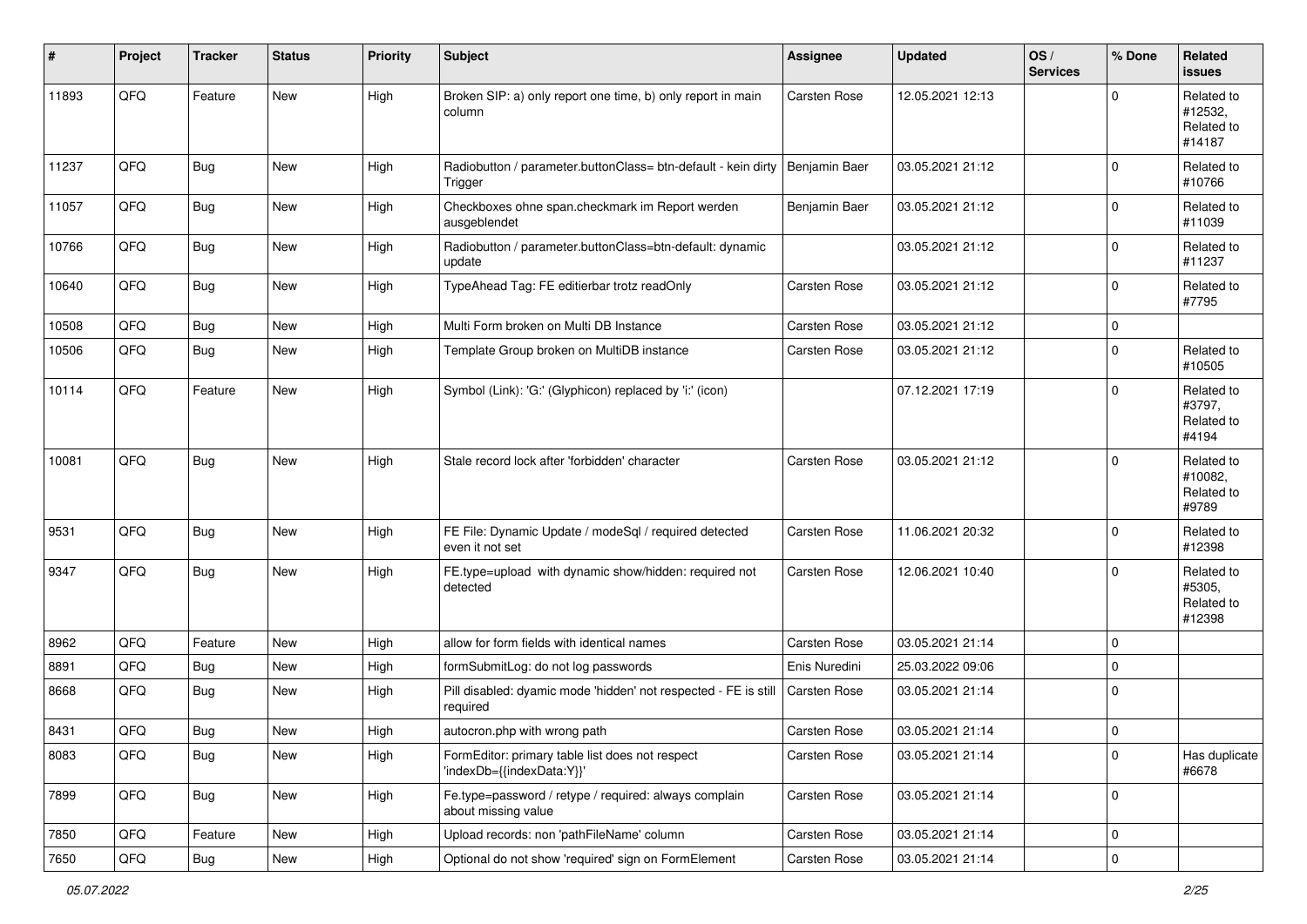| $\pmb{\sharp}$ | Project | <b>Tracker</b> | <b>Status</b>     | <b>Priority</b> | <b>Subject</b>                                                                          | <b>Assignee</b> | <b>Updated</b>   | OS/<br><b>Services</b> | % Done      | <b>Related</b><br>issues                                             |
|----------------|---------|----------------|-------------------|-----------------|-----------------------------------------------------------------------------------------|-----------------|------------------|------------------------|-------------|----------------------------------------------------------------------|
| 5715           | QFQ     | Feature        | New               | High            | PDF Caching                                                                             | Carsten Rose    | 03.05.2021 21:14 |                        | $\Omega$    | Related to<br>#5851,<br>Related to<br>#6357                          |
| 5459           | QFQ     | Bug            | <b>New</b>        | High            | Multi DB: spread system tables between 'QFQ' and<br>'Data'-DB                           | Carsten Rose    | 03.05.2021 21:14 |                        | $\mathbf 0$ | Related to<br>#4720                                                  |
| 5221           | QFQ     | Bug            | New               | High            | Download Dialog: Bleibt stehen in FF wenn Datei<br>automatisch gespeichert wird.        | Carsten Rose    | 03.05.2021 21:14 |                        | $\mathbf 0$ |                                                                      |
| 3727           | QFQ     | Feature        | <b>New</b>        | High            | Security: Session Hijacking erschweren                                                  | Carsten Rose    | 03.05.2021 21:14 |                        | $\Omega$    |                                                                      |
| 9121           | QFQ     | <b>Bug</b>     | Priorize          | High            | sip links have r and __dblndexData set                                                  | Carsten Rose    | 12.06.2021 10:41 |                        | $\mathbf 0$ |                                                                      |
| 8204           | QFQ     | Feature        | Priorize          | High            | Position 'required mark'                                                                | Carsten Rose    | 16.06.2021 13:44 |                        | $\mathbf 0$ |                                                                      |
| 8082           | QFQ     | Feature        | Priorize          | High            | Contact form without saving record                                                      | Carsten Rose    | 07.12.2021 15:20 |                        | $\Omega$    | Related to<br>#8587,<br><b>Blocks</b><br>#11850                      |
| 6116           | QFQ     | Bug            | Priorize          | High            | value of checkbox not saved                                                             | Carsten Rose    | 07.12.2021 17:19 |                        | $\mathbf 0$ |                                                                      |
| 12463          | QFQ     | Bug            | ToDo              | High            | QFQ Function: 'function' and 'sql' on same level - output of<br>sal is shown two times. | Carsten Rose    | 15.12.2021 16:31 |                        | $\Omega$    |                                                                      |
| 12395          | QFQ     | <b>Bug</b>     | ToDo              | High            | QFQ Function: Result two times shown                                                    | Carsten Rose    | 18.02.2022 08:59 |                        | $\Omega$    |                                                                      |
| 7602           | QFQ     | Feature        | ToDo              | High            | Multi Select: with checkboxes                                                           | Benjamin Baer   | 22.03.2022 09:07 |                        | $\mathbf 0$ |                                                                      |
| 12508          | QFQ     | Bug            | In Progress       | High            | gfg Form: sendMail                                                                      | Karin Niffeler  | 19.03.2022 17:48 |                        | $\mathbf 0$ |                                                                      |
| 9789           | QFQ     | <b>Bug</b>     | In Progress       | High            | Record Lock: release to early on 'leave page'                                           | Carsten Rose    | 10.01.2022 09:25 |                        | 100         | Related to<br>#10081,<br>Related to<br>#9173,<br>Related to<br>#8702 |
| 9517           | QFQ     | Feature        | In Progress       | High            | Input multiple tags with typeahead                                                      | Carsten Rose    | 03.05.2021 21:14 |                        | 40          | Related to<br>#10150                                                 |
| 11630          | QFQ     | Bug            | Feedback          | High            | Bitte check ob CALL() in 20.11.0 noch so funktioniert wie in<br>20.4.1                  | Enis Nuredini   | 28.05.2022 13:45 |                        | $\Omega$    | Related to<br>#11325                                                 |
| 9548           | QFQ     | Feature        | Feedback          | High            | FormElement: Pattern mismatch - optional report only on<br>focus lost                   | Benjamin Baer   | 03.05.2021 21:14 |                        | $\Omega$    |                                                                      |
| 9052           | QFQ     | Feature        | Feedback          | High            | Report: CodeMirror with SQL Syntax Highlight in FE                                      | Enis Nuredini   | 08.06.2022 10:25 |                        | $\mathbf 0$ |                                                                      |
| 4279           | QFQ     | <b>Bug</b>     | Some day<br>maybe | High            | config.linkVars lost                                                                    | Carsten Rose    | 03.05.2021 21:14 |                        | $\Omega$    |                                                                      |
| 4258           | QFQ     | Feature        | Some day<br>maybe | High            | <b>System Defaults: Forms</b>                                                           | Carsten Rose    | 03.05.2021 21:14 |                        | $\Omega$    |                                                                      |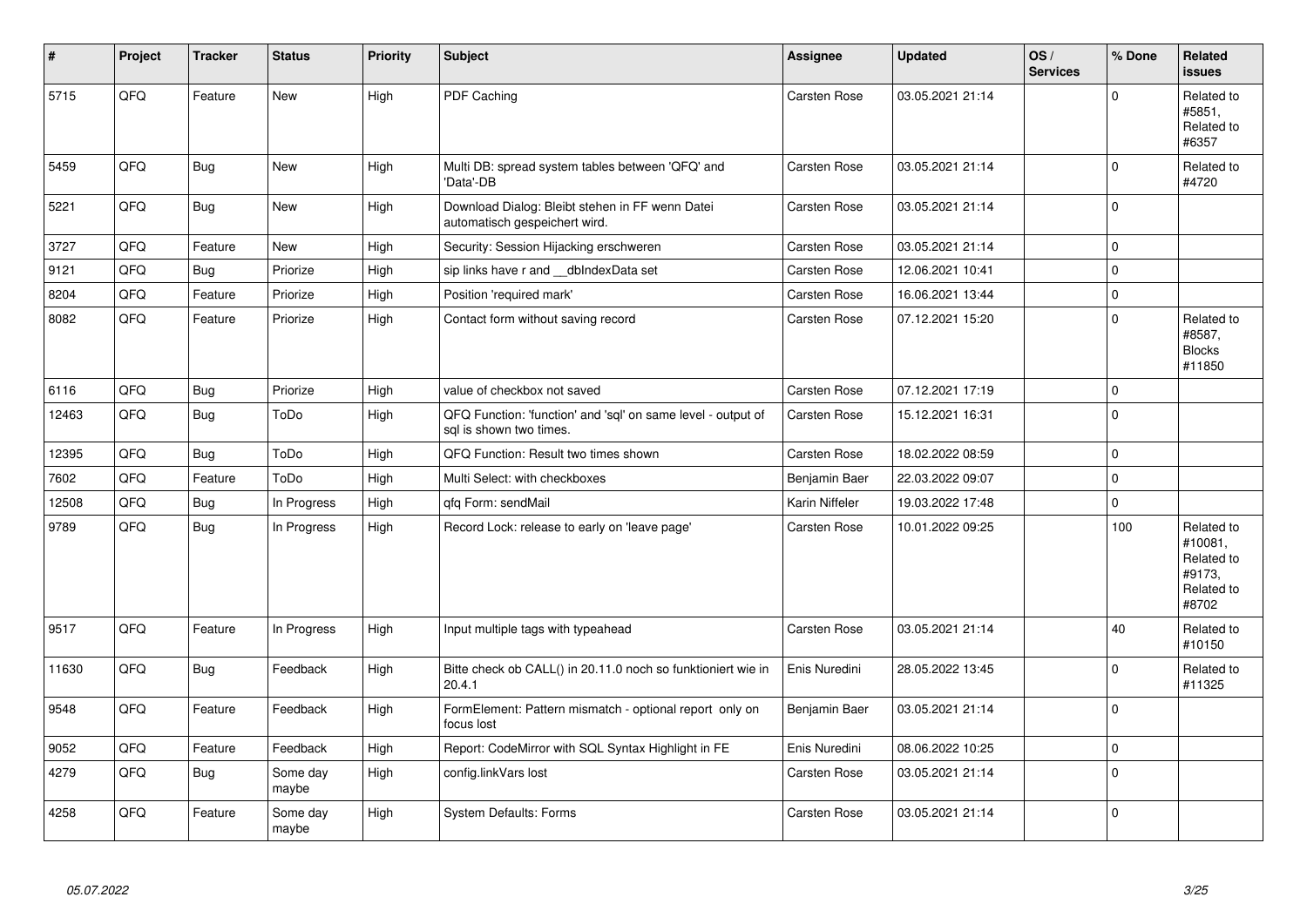| #     | Project | <b>Tracker</b> | <b>Status</b>     | <b>Priority</b> | <b>Subject</b>                                                                                         | Assignee        | <b>Updated</b>   | OS/<br><b>Services</b> | % Done      | Related<br>issues                            |
|-------|---------|----------------|-------------------|-----------------|--------------------------------------------------------------------------------------------------------|-----------------|------------------|------------------------|-------------|----------------------------------------------|
| 3990  | QFQ     | Feature        | Some day<br>maybe | High            | custom class definition: add space automatically                                                       | Carsten Rose    | 03.05.2021 21:14 |                        | $\Omega$    |                                              |
| 3967  | QFQ     | Feature        | Some day<br>maybe | High            | Report: Checkbox, Radio, Dropdown, Input welches ohne<br>Submit funktioniert - 'Inline-Form'           | Carsten Rose    | 03.05.2021 21:14 |                        | 0           |                                              |
| 3848  | QFQ     | Feature        | Some day<br>maybe | High            | Antivirus check fuer Upload files in qfq?                                                              | Carsten Rose    | 03.05.2021 21:14 |                        | 0           | Related to<br>#4131                          |
| 3570  | QFQ     | Bug            | Some day<br>maybe | High            | Formular mit prmitnew permitEdit=Always wird nicht<br>aufgerufen (ist leer)                            | Carsten Rose    | 03.05.2021 21:14 |                        | $\Omega$    |                                              |
| 3109  | QFQ     | Bug            | Some day<br>maybe | High            | RealUrl: Links werden nicht korrekt gerendert                                                          | Carsten Rose    | 03.05.2021 21:14 |                        | 0           |                                              |
| 3061  | QFQ     | <b>Bug</b>     | Some day<br>maybe | High            | winstitute: mysql connection durcheinander - nmhp17<br>(ag7)/QFQ arbeitet mit DB/Tabellen von biostat. | Carsten Rose    | 03.05.2021 21:14 |                        | 0           |                                              |
| 14464 | QFQ     | Support        | <b>New</b>        | Normal          | Exception: Missing button to edit FormElement with broken<br>sglValidate / beforeLoad                  | Carsten Rose    | 04.07.2022 00:13 |                        | 0           |                                              |
| 14463 | QFQ     | Support        | <b>New</b>        | Normal          | TinyMCE: FormElement.size = <width>,<height></height></width>                                          | Enis Nuredini   | 03.07.2022 17:52 |                        | $\Omega$    | Related to<br>#14455                         |
| 14455 | QFQ     | Support        | <b>New</b>        | Normal          | TinyMCE: Activate save button after upload picture over<br>drag&drop                                   | Enis Nuredini   | 03.07.2022 17:53 |                        | $\Omega$    | Related to<br>#14463                         |
| 14395 | QFQ     | Support        | <b>New</b>        | Normal          | FormEditor: Virtual table columns                                                                      | Enis Nuredini   | 21.06.2022 16:09 |                        | 0           |                                              |
| 14377 | QFQ     | Bug            | <b>New</b>        | Normal          | Documentation > General Tips: white page after migration                                               | Enis Nuredini   | 19.06.2022 16:37 |                        | $\mathbf 0$ |                                              |
| 14376 | QFQ     | Feature        | <b>New</b>        | Normal          | QFQ Bootstrap: if missing, create stored procedures                                                    | Enis Nuredini   | 19.06.2022 16:37 |                        | 0           |                                              |
| 14322 | QFQ     | <b>Bug</b>     | <b>New</b>        | Normal          | Form Load: by default no scroll (save & close should be<br>visible)                                    | Enis Nuredini   | 15.06.2022 14:12 |                        | $\Omega$    | Related to<br>#14321,<br>Related to<br>#6232 |
| 14305 | QFQ     | Bug            | <b>New</b>        | Normal          | Inline Report editing does not create history entries                                                  | Carsten Rose    | 10.06.2022 11:55 |                        | 0           |                                              |
| 14304 | QFQ     | Bug            | <b>New</b>        | Normal          | table sorter view safer does not work                                                                  | Carsten Rose    | 10.06.2022 11:49 |                        | $\Omega$    |                                              |
| 14233 | QFQ     | Bug            | New               | Normal          | AS _link: question - HTML is not rendered                                                              | Carsten Rose    | 28.05.2022 11:02 |                        | 0           |                                              |
| 14227 | QFQ     | Feature        | New               | Normal          | Selenium Konkurrenz: cypress.io                                                                        | Enis Nuredini   | 28.05.2022 11:02 |                        | $\Omega$    |                                              |
| 14185 | QFQ     | Feature        | <b>New</b>        | Normal          | External/Autocron.php - better suitable directory                                                      | Support: System | 28.05.2022 11:03 |                        | 0           |                                              |
| 14091 | QFQ     | Bug            | <b>New</b>        | Normal          | inconsistent template path for twig                                                                    | Carsten Rose    | 19.04.2022 18:36 |                        | $\Omega$    |                                              |
| 14090 | QFQ     | Feature        | New               | Normal          | Nützliche _script funktionen                                                                           | Carsten Rose    | 28.05.2022 11:03 |                        | 0           |                                              |
| 14077 | QFQ     | <b>Bug</b>     | New               | Normal          | As _link: Attribute 'class' missing by r:1 and r:3 - but should<br>set                                 | Carsten Rose    | 28.05.2022 11:02 |                        | $\Omega$    | Related to<br>#5342,<br>Related to<br>#4343  |
| 14028 | QFQ     | Feature        | New               | Normal          | Required notification: visual nicer                                                                    | Enis Nuredini   | 28.05.2022 11:01 |                        | $\mathbf 0$ |                                              |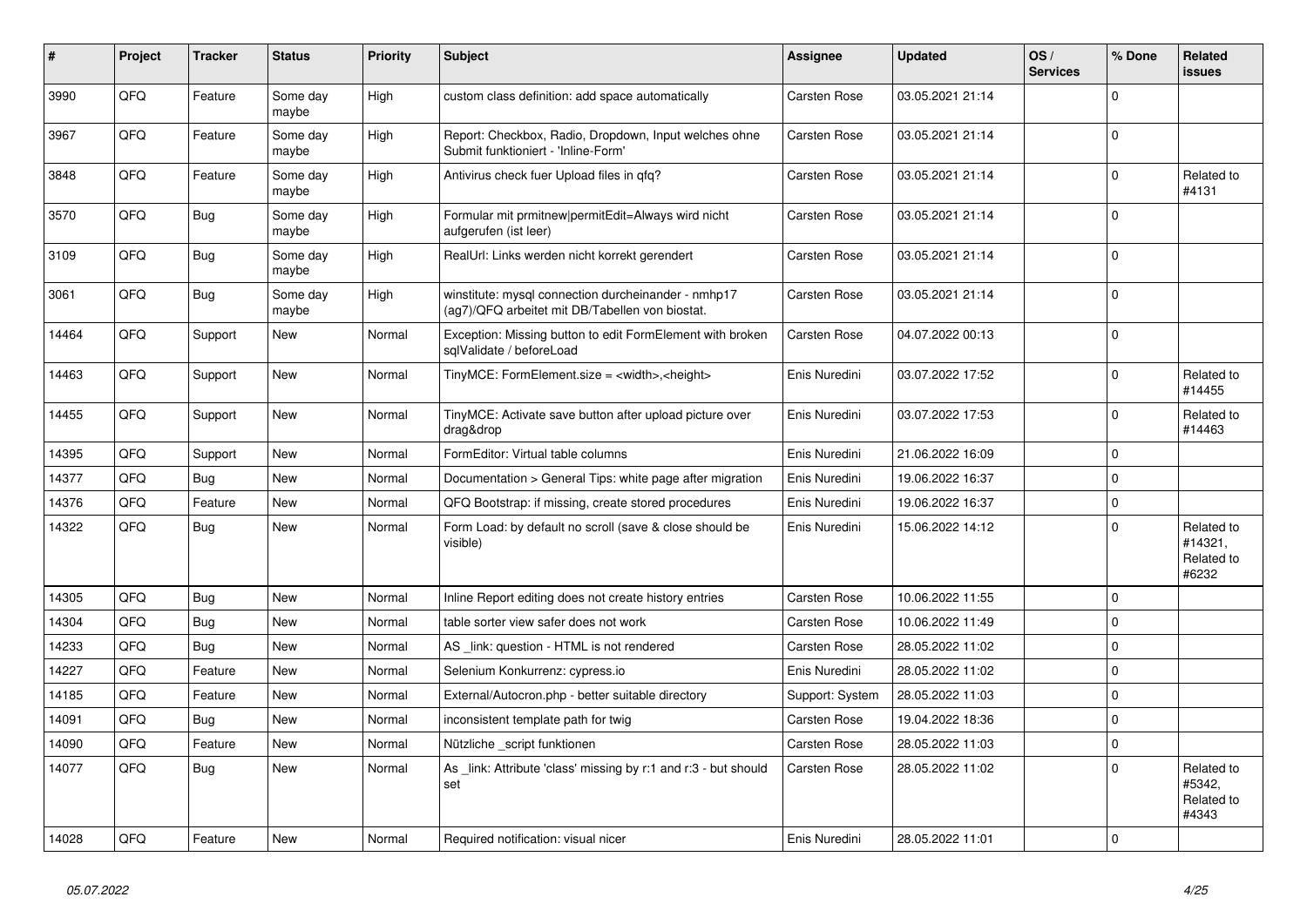| #     | Project | <b>Tracker</b> | <b>Status</b> | <b>Priority</b> | <b>Subject</b>                                                                                                                                      | <b>Assignee</b>        | <b>Updated</b>   | OS/<br><b>Services</b> | % Done      | Related<br><b>issues</b> |
|-------|---------|----------------|---------------|-----------------|-----------------------------------------------------------------------------------------------------------------------------------------------------|------------------------|------------------|------------------------|-------------|--------------------------|
| 13945 | QFQ     | Feature        | <b>New</b>    | Normal          | As link: content before/after link                                                                                                                  | Enis Nuredini          | 28.05.2022 11:01 |                        | $\Omega$    | Related to<br>#12262     |
| 13843 | QFQ     | Feature        | <b>New</b>    | Normal          | Create JWT via QFQ                                                                                                                                  | <b>Carsten Rose</b>    | 19.03.2022 17:42 |                        | $\Omega$    |                          |
| 13841 | QFQ     | Feature        | <b>New</b>    | Normal          | Create PDF via iText - evaluate                                                                                                                     | <b>Carsten Rose</b>    | 19.03.2022 17:42 |                        | $\mathbf 0$ |                          |
| 13706 | QFQ     | <b>Bug</b>     | <b>New</b>    | Normal          | Wrong CheckType in FieldElement LastStatus of Form Cron                                                                                             | <b>Carsten Rose</b>    | 21.01.2022 18:20 |                        | $\mathbf 0$ |                          |
| 13700 | QFQ     | Feature        | New           | Normal          | Redesign qfq.io Seite                                                                                                                               | Carsten Rose           | 19.03.2022 17:43 |                        | $\mathbf 0$ |                          |
| 13659 | QFQ     | <b>Bug</b>     | <b>New</b>    | Normal          | wrong sanitize class applied to R-store                                                                                                             | <b>Carsten Rose</b>    | 15.01.2022 14:23 |                        | $\mathbf 0$ |                          |
| 13647 | QFQ     | <b>Bug</b>     | <b>New</b>    | Normal          | Autofocus funktioniert nicht auf Chrome                                                                                                             | Benjamin Baer          | 19.03.2022 17:44 |                        | $\Omega$    |                          |
| 13609 | QFQ     | Feature        | New           | Normal          | QFQ Introduction: Seite aufloesen                                                                                                                   | Philipp<br>Gröbelbauer | 28.05.2022 11:02 |                        | $\mathbf 0$ |                          |
| 13592 | QFQ     | <b>Bug</b>     | New           | Normal          | QFQ Build Queue: das vergeben von Tags klappt nicht. Es<br>werden keine Releases gebaut.                                                            | <b>Carsten Rose</b>    | 19.03.2022 17:45 |                        | $\mathbf 0$ |                          |
| 13528 | QFQ     | Bug            | <b>New</b>    | Normal          | qfq.io > releases: es wird kein neues Release angelegt                                                                                              | Benjamin Baer          | 19.03.2022 17:46 |                        | $\mathbf 0$ |                          |
| 13467 | QFQ     | Feature        | New           | Normal          | ChangeLog Generator                                                                                                                                 | Carsten Rose           | 19.03.2022 17:46 |                        | $\Omega$    | Related to<br>#11460     |
| 13460 | QFQ     | Bug            | <b>New</b>    | Normal          | Doc: Password set/reset  password should not processed<br>with 'html encode'                                                                        | Carsten Rose           | 19.03.2022 17:46 |                        | $\Omega$    |                          |
| 13451 | QFQ     | Bug            | <b>New</b>    | Normal          | Character Counter / Max Character: Problem in Safari                                                                                                | Carsten Rose           | 15.04.2022 17:18 |                        | $\mathbf 0$ |                          |
| 13354 | QFQ     | Feature        | New           | Normal          | Using Websocket in QFQ                                                                                                                              | <b>Carsten Rose</b>    | 10.11.2021 15:47 |                        | $\mathbf 0$ |                          |
| 13332 | QFQ     | Bug            | <b>New</b>    | Normal          | Multi Form: Required Felder werden visuell nicht markiert.                                                                                          | <b>Carsten Rose</b>    | 19.03.2022 17:47 |                        | $\mathbf 0$ |                          |
| 13331 | QFQ     | Bug            | <b>New</b>    | Normal          | Multi Form: Clear Icon misplaced                                                                                                                    | Carsten Rose           | 19.03.2022 17:47 |                        | $\mathbf 0$ |                          |
| 12989 | QFQ     | Bug            | <b>New</b>    | Normal          | empty string does not trigger dynamic update                                                                                                        | Enis Nuredini          | 28.05.2022 11:09 |                        | $\mathbf 0$ |                          |
| 12716 | QFQ     | <b>Bug</b>     | <b>New</b>    | Normal          | template group: Pattern only applied to first instance                                                                                              | <b>Carsten Rose</b>    | 19.03.2022 17:47 |                        | $\mathbf 0$ |                          |
| 12714 | QFQ     | <b>Bug</b>     | <b>New</b>    | Normal          | Conversion of GIF to PDF broken when GIF contains Alpha.                                                                                            | <b>Carsten Rose</b>    | 19.03.2022 17:49 |                        | $\Omega$    |                          |
| 12679 | QFQ     | Feature        | New           | Normal          | tablesorter: custom column width                                                                                                                    | <b>Carsten Rose</b>    | 16.06.2021 11:10 |                        | $\mathbf 0$ |                          |
| 12664 | QFQ     | Feature        | New           | Normal          | TinyMCE: report/remove malicous HTML/JS Code                                                                                                        | Carsten Rose           | 19.03.2022 17:47 |                        | $\Omega$    | Related to<br>#14320     |
| 12632 | QFQ     | Feature        | <b>New</b>    | Normal          | TinyMCE: Prepare CSS classes for images                                                                                                             | Carsten Rose           | 04.06.2021 14:35 |                        | 100         | Blocked by<br>#12186     |
| 12603 | QFQ     | Feature        | New           | Normal          | Dropdown (Select), Radio, checkbox:<br>itemListAlways={{!SELECT key, value}}                                                                        | Carsten Rose           | 19.03.2022 17:47 |                        | $\pmb{0}$   |                          |
| 12581 | QFQ     | Bug            | New           | Normal          | Form.forward=close: Record 'new' in new browser tab ><br>save (& close) >> Form is not reloaded with new created<br>record id and stays in mode=new | Carsten Rose           | 19.03.2022 17:48 |                        | $\mathbf 0$ |                          |
| 12556 | QFQ     | Feature        | New           | Normal          | Pills Title: colored = static or dynamic on allrequiredgiven                                                                                        | Benjamin Baer          | 19.03.2022 17:49 |                        | $\mathbf 0$ |                          |
| 12520 | QFQ     | <b>Bug</b>     | New           | Normal          | Switch FE User: still active even FE User session expired                                                                                           | Carsten Rose           | 19.03.2022 17:48 |                        | $\pmb{0}$   |                          |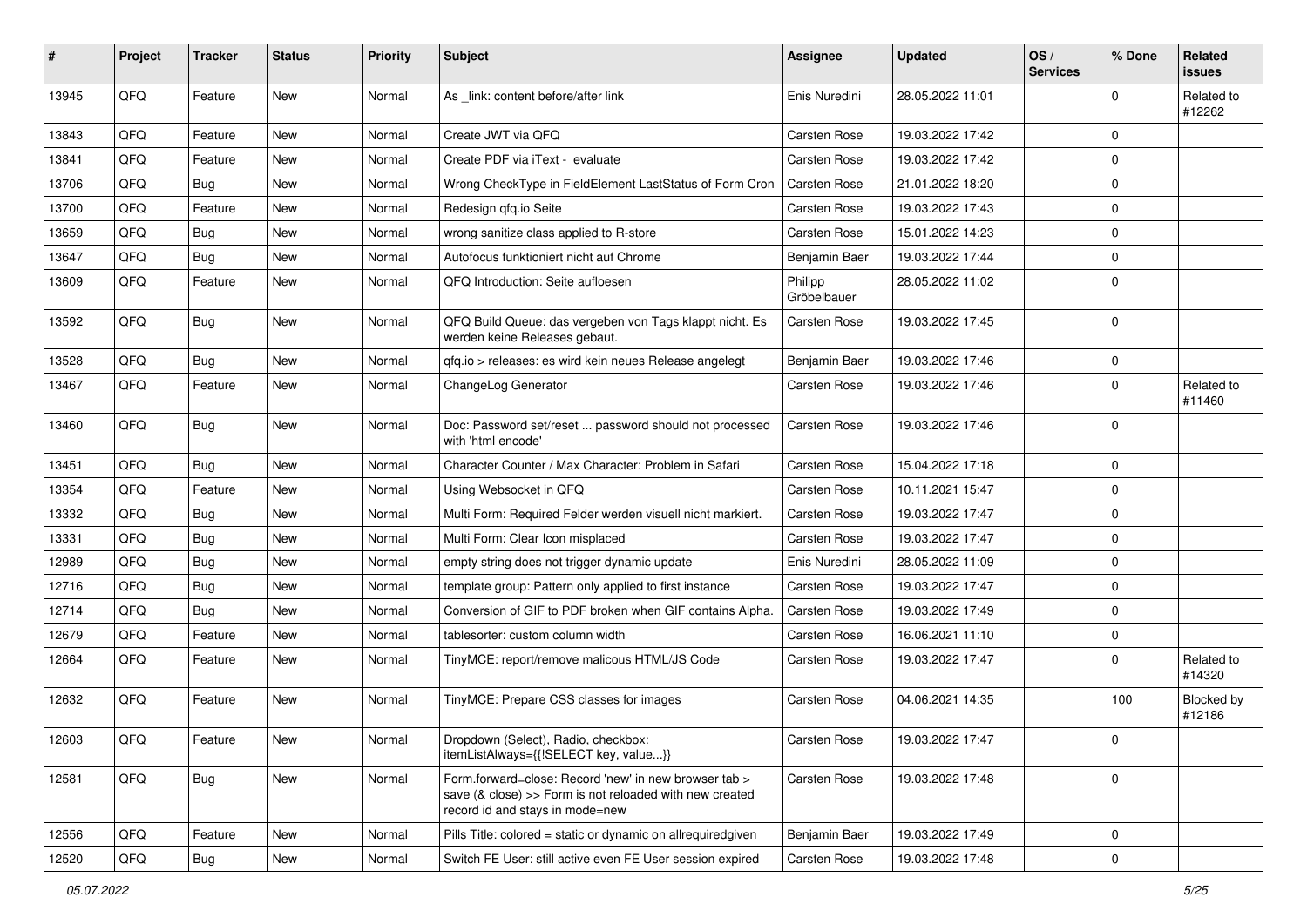| $\sharp$ | Project | <b>Tracker</b> | <b>Status</b> | <b>Priority</b> | <b>Subject</b>                                                                                                      | <b>Assignee</b> | <b>Updated</b>   | OS/<br><b>Services</b> | % Done      | Related<br><b>issues</b>                                              |
|----------|---------|----------------|---------------|-----------------|---------------------------------------------------------------------------------------------------------------------|-----------------|------------------|------------------------|-------------|-----------------------------------------------------------------------|
| 12512    | QFQ     | <b>Bug</b>     | <b>New</b>    | Normal          | Some MySQL Installation can't use 'stored procedures'                                                               | Carsten Rose    | 19.03.2022 17:48 |                        | $\Omega$    |                                                                       |
| 12490    | QFQ     | Feature        | New           | Normal          | Loading Plugins in QFQ - see what tinymce does. (lazy<br>loading)                                                   | Benjamin Baer   | 08.06.2022 10:37 |                        | $\Omega$    | Related to<br>#12611,<br>Related to<br>#10013,<br>Related to<br>#7732 |
| 12480    | QFQ     | Feature        | <b>New</b>    | Normal          | If QFQ upgrade is running, block further request                                                                    | Carsten Rose    | 03.05.2021 20:45 |                        | $\Omega$    |                                                                       |
| 12477    | QFQ     | Feature        | <b>New</b>    | Normal          | Support for refactoring: Form, FormElement, diverse<br>Tabellen/Spalten, tt-content Records                         | Carsten Rose    | 03.05.2021 20:45 |                        | $\mathbf 0$ |                                                                       |
| 12476    | QFQ     | Feature        | <b>New</b>    | Normal          | clearMe: a) should trigger 'dirty', b) sticky on textarea resize                                                    | Benjamin Baer   | 04.01.2022 08:40 |                        | $\Omega$    | Related to<br>#9528                                                   |
| 12474    | QFQ     | Feature        | <b>New</b>    | Normal          | Check BaseConfigURL if it is given and the the last char is '/'                                                     | Carsten Rose    | 03.05.2021 20:45 |                        | $\mathbf 0$ |                                                                       |
| 12465    | QFQ     | Feature        | New           | Normal          | QFQ Function: use in FE to fill StoreRecord                                                                         | Carsten Rose    | 05.05.2021 21:58 |                        | $\mathbf 0$ |                                                                       |
| 12413    | QFQ     | Feature        | <b>New</b>    | Normal          | STORE_TYPO3: enhance for {{be_users.email:T}},<br>{{fe users.email:T}}                                              | Carsten Rose    | 03.05.2021 20:45 |                        | $\Omega$    | Related to<br>#12412,<br>Related to<br>#10012                         |
| 12412    | QFQ     | Feature        | New           | Normal          | Action/Escape qualifier 'e' (empty), '0': if given, an empty<br>string (or '0') will be treated as 'not found'      | Carsten Rose    | 08.05.2021 09:40 |                        | $\Omega$    | Related to<br>#12413,<br>Related to<br>#10012                         |
| 12400    | QFQ     | Feature        | <b>New</b>    | Normal          | Tutorial ist in QFQ Doku, Wird in der Suche gefunden, es<br>gibt aber kein Menupunkt - Inhalt ueberpruefen          | Carsten Rose    | 03.05.2021 20:45 |                        | $\mathbf 0$ |                                                                       |
| 12330    | QFQ     | Feature        | <b>New</b>    | Normal          | Copy to input field / text area / TinyMCE                                                                           | Carsten Rose    | 07.04.2021 09:01 |                        | $\mathbf 0$ |                                                                       |
| 12327    | QFQ     | <b>Bug</b>     | <b>New</b>    | Normal          | Copy to clipboard: Glyphicon can not be changed                                                                     | Carsten Rose    | 27.12.2021 17:59 |                        | $\mathbf 0$ |                                                                       |
| 12269    | QFQ     | Feature        | <b>New</b>    | Normal          | 2FA - Login                                                                                                         | Carsten Rose    | 03.05.2021 20:45 |                        | $\pmb{0}$   |                                                                       |
| 12187    | QFQ     | Bug            | New           | Normal          | Trigger FormAsFile() via Report: probably problem with multi<br>DB setup                                            | Carsten Rose    | 20.03.2021 21:20 |                        | $\mathbf 0$ |                                                                       |
| 12163    | QFQ     | Feature        | New           | Normal          | Checkbox: table wrap                                                                                                | Carsten Rose    | 03.05.2021 20:51 |                        | $\mathbf 0$ |                                                                       |
| 12162    | QFQ     | Feature        | New           | Normal          | FE.type=sendmail: personalized mailing (several mails) via<br>template                                              | Carsten Rose    | 03.05.2021 20:45 |                        | $\mathbf 0$ |                                                                       |
| 12156    | QFQ     | Feature        | New           | Normal          | Form: Optional disable 'leave page'                                                                                 |                 | 03.05.2021 20:45 |                        | $\mathbf 0$ |                                                                       |
| 12146    | QFQ     | Feature        | New           | Normal          | Autocron Job: Anzeigen wann der naechste Job ausgefuehrt   Carsten Rose<br>wird, resp das er nicht ausgefuehrt wird |                 | 15.03.2021 15:23 |                        | $\mathbf 0$ |                                                                       |
| 12135    | QFQ     | Feature        | New           | Normal          | Subrecord: Notiz                                                                                                    |                 | 24.04.2021 16:58 |                        | $\mathbf 0$ |                                                                       |
| 12133    | QFQ     | <b>Bug</b>     | New           | Normal          | NPM, phpSpreadSheet aktualisieren                                                                                   | Carsten Rose    | 15.03.2021 09:04 |                        | $\pmb{0}$   |                                                                       |
| 12119    | QFQ     | Feature        | New           | Normal          | AS paged: error message missing if there ist no 'r' argument.                                                       | Carsten Rose    | 03.05.2021 20:51 |                        | $\mathbf 0$ |                                                                       |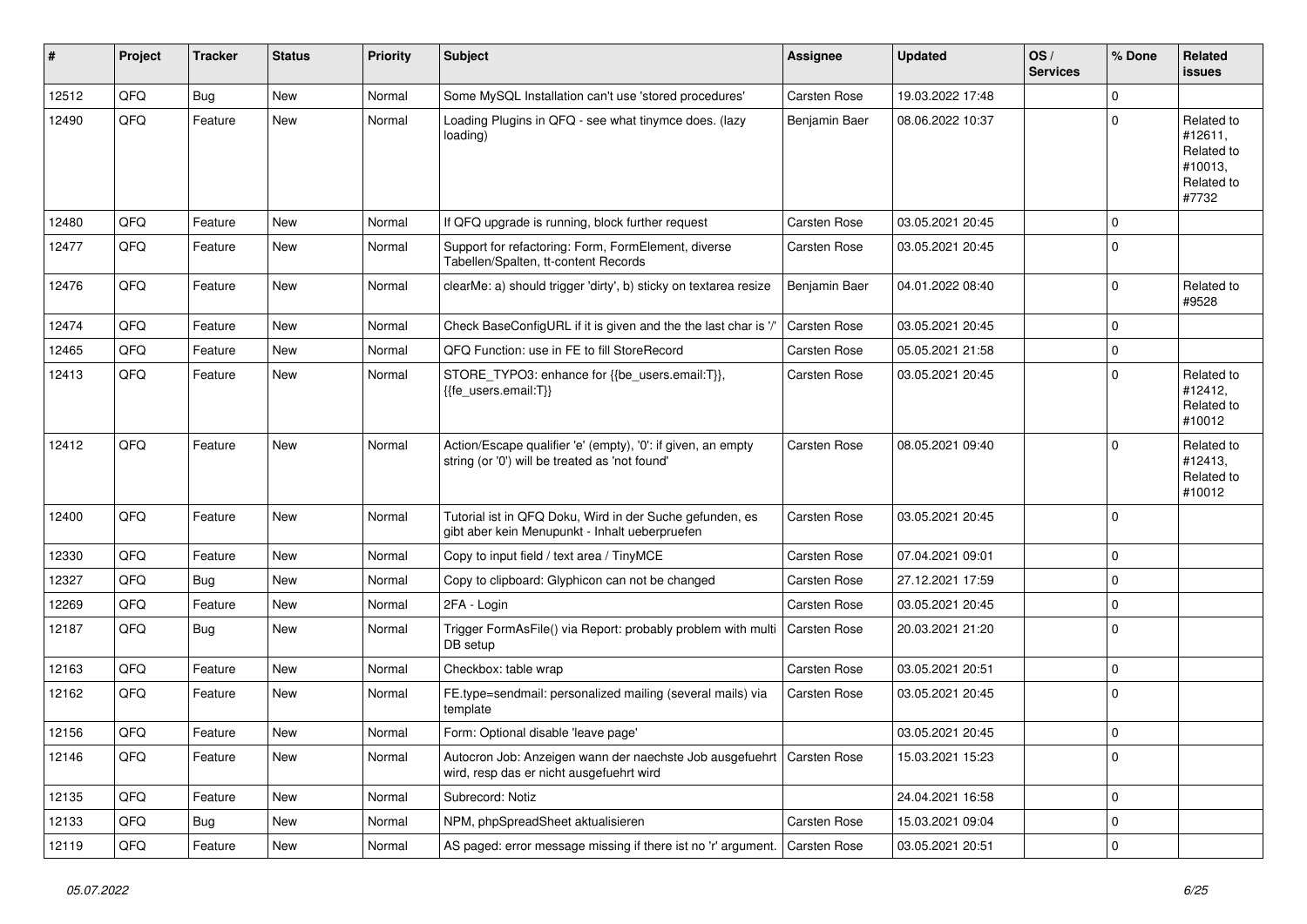| ∦     | Project | <b>Tracker</b> | <b>Status</b> | <b>Priority</b> | <b>Subject</b>                                                                                       | <b>Assignee</b>                                        | <b>Updated</b>   | OS/<br><b>Services</b> | % Done      | Related<br>issues                            |                      |
|-------|---------|----------------|---------------|-----------------|------------------------------------------------------------------------------------------------------|--------------------------------------------------------|------------------|------------------------|-------------|----------------------------------------------|----------------------|
| 12109 | QFQ     | Feature        | <b>New</b>    | Normal          | Donwload Link: Plain, SIP, Persistent Link, Peristent SIP -<br>new notation                          | Carsten Rose                                           | 03.05.2021 20:45 |                        | $\Omega$    | Related to<br>#12085                         |                      |
| 12045 | QFQ     | <b>Bug</b>     | <b>New</b>    | Normal          | templateGroup afterSave FE: Aufruf ohne<br>sqlHonorFormElements funktioniert nicht                   | Carsten Rose                                           | 18.02.2021 16:33 |                        | 0           |                                              |                      |
| 12040 | QFQ     | <b>Bug</b>     | <b>New</b>    | Normal          | FE Mode 'hidden' für zwei FEs auf einer Zeile                                                        | Carsten Rose                                           | 18.02.2021 10:13 |                        | $\Omega$    |                                              |                      |
| 12039 | QFQ     | Feature        | New           | Normal          | Missing htmlSpecialChar() in pre processing on form submit                                           |                                                        | 18.02.2021 00:09 |                        | 0           | Related to<br>#14320                         |                      |
| 12038 | QFQ     | Feature        | <b>New</b>    | Normal          | a) STORE_VAR: filenameOnlyStripUniq, b) SP:<br>QSTRIPUNIQ()                                          |                                                        | 17.02.2021 23:55 |                        | $\Omega$    |                                              |                      |
| 12024 | QFQ     | Feature        | New           | Normal          | Excel Export: text columns by default decode<br>htmlspeciachar()                                     | <b>Carsten Rose</b>                                    | 17.02.2021 23:55 |                        | $\Omega$    | Related to<br>#12022                         |                      |
| 12023 | QFQ     | Feature        | <b>New</b>    | Normal          | MySQL Stored Precdure: QDECODESPECIALCHAR()                                                          | Carsten Rose                                           | 16.02.2021 11:16 |                        | $\Omega$    | Related to<br>#12022                         |                      |
| 11955 | QFQ     | Feature        | <b>New</b>    | Normal          | subrecord: new title option to set <th> attributes - e.g. to<br/>customize tablesorter options.</th> | attributes - e.g. to<br>customize tablesorter options. | Carsten Rose     | 03.05.2021 20:47       |             | $\Omega$                                     | Related to<br>#11775 |
| 11892 | QFQ     | Feature        | <b>New</b>    | Normal          | tablesorter: columns with links are hard to order - new<br>qualifier 'Y: <ord>'</ord>                | Enis Nuredini                                          | 23.03.2022 09:22 |                        | $\Omega$    |                                              |                      |
| 11775 | QFQ     | Feature        | <b>New</b>    | Normal          | Subrecord Tooltip pro Feld                                                                           | Carsten Rose                                           | 18.12.2020 15:22 |                        | 0           | Related to<br>#11955                         |                      |
| 11752 | QFQ     | Bug            | <b>New</b>    | Normal          | checkbox renders multiple input elements with same name                                              | Carsten Rose                                           | 17.12.2020 14:58 |                        | $\Omega$    | Related to<br>#11750                         |                      |
| 11747 | QFQ     | Feature        | <b>New</b>    | Normal          | Maintenance Page with Redirect                                                                       | Carsten Rose                                           | 03.05.2021 20:47 |                        | $\Omega$    | Related to<br>#11741                         |                      |
| 11716 | QFQ     | Feature        | <b>New</b>    | Normal          | Form an beliebiger Stelle im Report anzeigen                                                         |                                                        | 09.12.2020 09:47 |                        | 0           |                                              |                      |
| 11715 | QFQ     | <b>Bug</b>     | <b>New</b>    | Normal          | acceptZeroAsRequired and requiredOffButMark do not<br>coincide                                       |                                                        | 08.12.2020 12:13 |                        | $\Omega$    |                                              |                      |
| 11702 | QFQ     | Feature        | <b>New</b>    | Normal          | HTML Special Char makes no sense for 'allbut' if '&' is<br>forbidden                                 | Carsten Rose                                           | 07.12.2021 16:35 |                        | $\Omega$    | Related to<br>#5112.<br>Related to<br>#14320 |                      |
| 11695 | QFQ     | Bug            | <b>New</b>    | Normal          | MultiForm required FE Error                                                                          | Carsten Rose                                           | 04.12.2020 13:34 |                        | $\mathbf 0$ |                                              |                      |
| 11668 | QFQ     | <b>Bug</b>     | <b>New</b>    | Normal          | Play function.sql - problem with mysql                                                               | Carsten Rose                                           | 03.05.2021 20:48 |                        | 0           |                                              |                      |
| 11667 | QFQ     | Bug            | <b>New</b>    | Normal          | MySQL mariadb-server-10.3: Incorrect datetime value                                                  | Carsten Rose                                           | 03.05.2021 20:48 |                        | $\mathbf 0$ |                                              |                      |
| 11535 | QFQ     | Feature        | <b>New</b>    | Normal          | Ability to create SQL columns in frontend QFQ forms                                                  |                                                        | 17.11.2020 12:11 |                        | 0           |                                              |                      |
| 11534 | QFQ     | Feature        | <b>New</b>    | Normal          | Report: Action on selected rows - Table batchprocessing<br>feature                                   |                                                        | 18.11.2020 08:15 |                        | $\mathbf 0$ |                                              |                      |
| 11523 | QFQ     | Feature        | New           | Normal          | Mit dynamic Update erkennen, ob Upload gemacht wurde                                                 | Carsten Rose                                           | 13.11.2020 15:07 |                        | $\Omega$    | Related to<br>#9533                          |                      |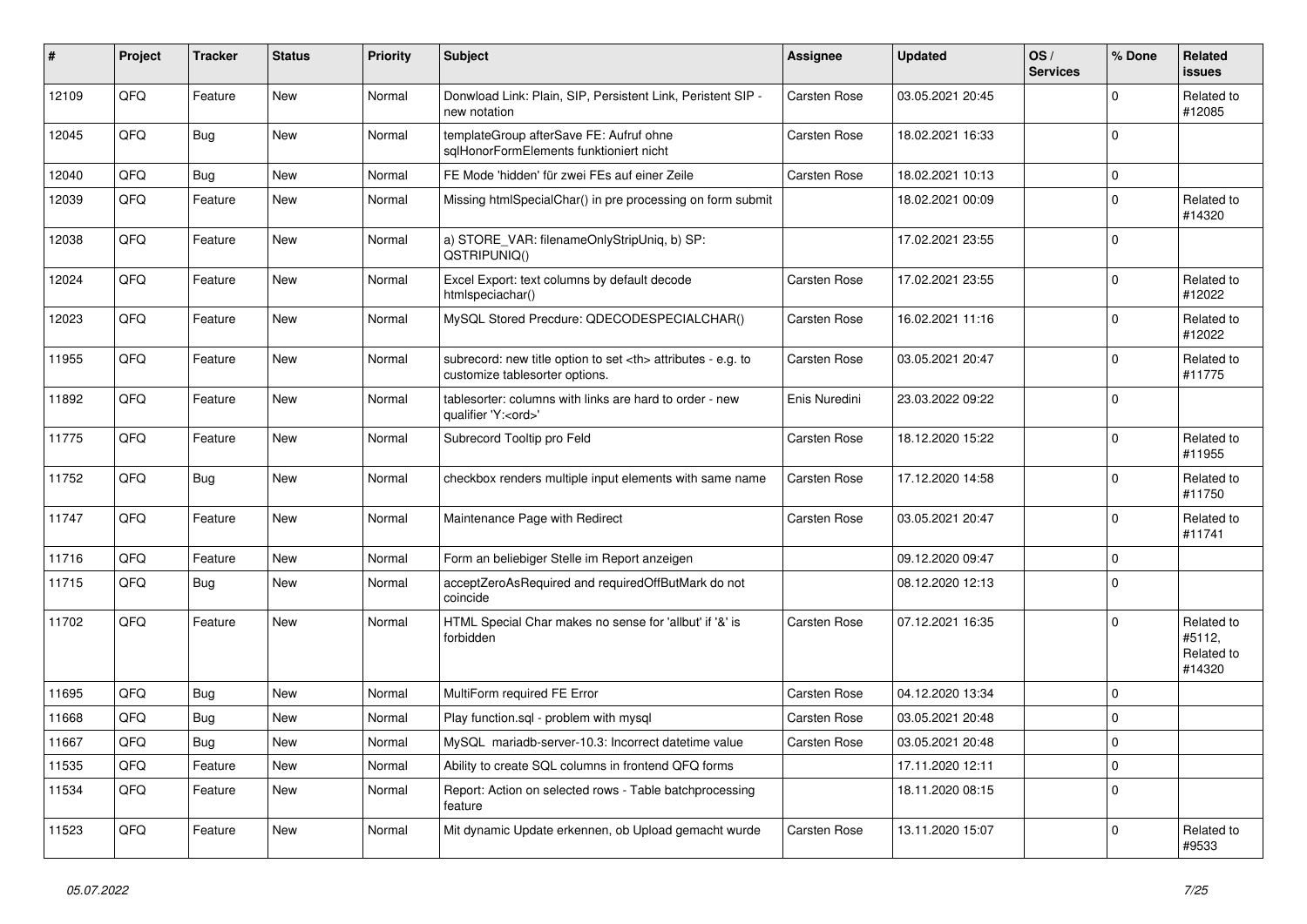| $\vert$ # | Project | <b>Tracker</b> | <b>Status</b> | <b>Priority</b> | <b>Subject</b>                                                                      | <b>Assignee</b>     | <b>Updated</b>   | OS/<br><b>Services</b> | % Done         | Related<br>issues                                                    |
|-----------|---------|----------------|---------------|-----------------|-------------------------------------------------------------------------------------|---------------------|------------------|------------------------|----------------|----------------------------------------------------------------------|
| 11522     | QFQ     | <b>Bug</b>     | <b>New</b>    | Normal          | Aus/Einblenden von Reitern                                                          |                     | 13.11.2020 14:58 |                        | $\Omega$       |                                                                      |
| 11516     | QFQ     | Feature        | <b>New</b>    | Normal          | Multi Page Form (Previous/Next Buttons)                                             | Carsten Rose        | 16.03.2021 17:52 |                        | $\mathbf 0$    |                                                                      |
| 11504     | QFQ     | Feature        | <b>New</b>    | Normal          | Dynamic Update: Button text update for 'Save',' Close' &<br>'Delete'                | Carsten Rose        | 12.11.2020 23:44 |                        | $\mathbf 0$    |                                                                      |
| 11460     | QFQ     | Feature        | <b>New</b>    | Normal          | Easier creation of changelog: gitchangelog                                          | Carsten Rose        | 12.06.2021 10:20 |                        | 0              | Related to<br>#13467                                                 |
| 11239     | QFQ     | Bug            | <b>New</b>    | Normal          | Radiobutton (plain): horizontales Rendern abhängig vom<br>Datentyp in der Datenbank | Carsten Rose        | 30.09.2020 18:37 |                        | $\Omega$       |                                                                      |
| 11080     | QFQ     | Feature        | <b>New</b>    | Normal          | Send MQTT messages                                                                  | Carsten Rose        | 29.08.2020 19:49 |                        | $\overline{0}$ |                                                                      |
| 10996     | QFQ     | Feature        | <b>New</b>    | Normal          | Download video via sip: no seek                                                     | Carsten Rose        | 12.08.2020 14:18 |                        | 0              |                                                                      |
| 10979     | QFQ     | Feature        | <b>New</b>    | Normal          | Ajax Calls an API - dataReport                                                      | Carsten Rose        | 11.05.2022 12:15 |                        | $\Omega$       |                                                                      |
| 10976     | QFQ     | Feature        | <b>New</b>    | Normal          | Excel Export Verbesserungen                                                         | Carsten Rose        | 06.08.2020 10:56 |                        | $\Omega$       |                                                                      |
| 10937     | QFQ     | <b>Bug</b>     | <b>New</b>    | Normal          | Fehler mit abhängigen Select- Feldern beim Positionieren                            | Carsten Rose        | 12.11.2020 23:45 |                        | $\Omega$       |                                                                      |
| 10890     | QFQ     | <b>Bug</b>     | <b>New</b>    | Normal          | AutoCron hangs                                                                      |                     | 20.07.2020 13:56 |                        | 0              |                                                                      |
| 10874     | QFQ     | Feature        | <b>New</b>    | Normal          | Erstellen eines Foreign Keys in der Tabelle "FormElement"                           |                     | 13.07.2020 10:11 |                        | $\Omega$       |                                                                      |
| 10819     | QFQ     | Feature        | <b>New</b>    | Normal          | Persistent SIP - second try                                                         | Carsten Rose        | 29.06.2020 23:02 |                        | 0              | Related to<br>#6261                                                  |
| 10763     | QFQ     | Feature        | New           | Normal          | form accessed and submitted despite logout?                                         |                     | 16.06.2020 11:43 |                        | $\Omega$       |                                                                      |
| 10759     | QFQ     | Bug            | <b>New</b>    | Normal          | emptyMeansNull - Feld falsch aktualisiert                                           |                     | 12.11.2020 23:45 |                        | $\mathbf 0$    |                                                                      |
| 10714     | QFQ     | Feature        | <b>New</b>    | Normal          | multi Table Form                                                                    | Carsten Rose        | 16.03.2021 18:44 |                        | $\mathbf 0$    |                                                                      |
| 10704     | QFQ     | <b>Bug</b>     | <b>New</b>    | Normal          | wkhtml problem rendering fullCalendar.js / fabric.js >><br>successor: puppeteer     | Carsten Rose        | 12.11.2020 23:45 |                        | $\Omega$       | Related to<br>#5024,<br>Related to<br>#4650.<br>Related to<br>#10715 |
| 10658     | QFQ     | <b>Bug</b>     | <b>New</b>    | Normal          | processReadOnly broken                                                              | <b>Carsten Rose</b> | 27.05.2020 17:55 |                        | $\Omega$       |                                                                      |
| 10593     | QFQ     | Feature        | <b>New</b>    | Normal          | label2: text behind input element                                                   | Carsten Rose        | 16.05.2020 10:57 |                        | $\Omega$       |                                                                      |
| 10588     | QFQ     | <b>Bug</b>     | <b>New</b>    | Normal          | typeahed Tag: Doku anpassen                                                         | Carsten Rose        | 12.11.2020 23:45 |                        | 0              |                                                                      |
| 10463     | QFQ     | Feature        | <b>New</b>    | Normal          | Report_link: expliztes setzen von HTML Tags (Bedarf fuer<br>'data-selenium' & 'id') | Enis Nuredini       | 23.03.2022 09:23 |                        | $\Omega$       | Related to<br>#7648                                                  |
| 10384     | QFQ     | Feature        | <b>New</b>    | Normal          | Parameter Exchange QFQ Instances                                                    |                     | 07.05.2020 09:38 |                        | 0              |                                                                      |
| 10345     | QFQ     | Feature        | <b>New</b>    | Normal          | Templates - Patterns QFQ Style                                                      |                     | 03.05.2021 21:01 |                        | 0              | Related to<br>#10713                                                 |
| 10324     | QFQ     | <b>Bug</b>     | <b>New</b>    | Normal          | Excel Export mit Template funktioniert nur, wenn Template<br>vor uid kommt          |                     | 30.03.2020 11:20 |                        | $\Omega$       | Related to<br>#10257                                                 |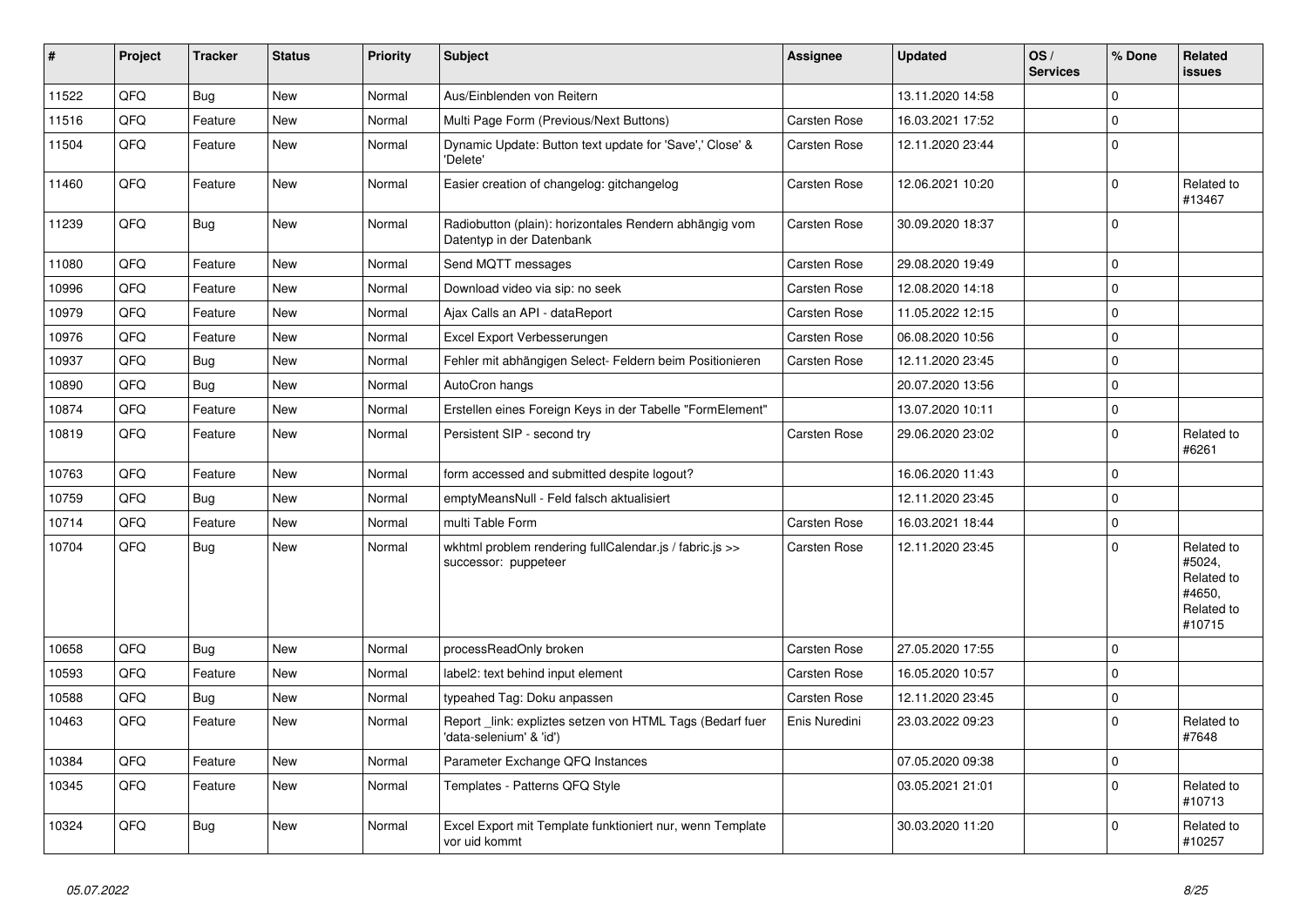| #     | Project | <b>Tracker</b> | <b>Status</b> | <b>Priority</b> | <b>Subject</b>                                                                                                                        | <b>Assignee</b> | <b>Updated</b>   | OS/<br><b>Services</b> | % Done      | Related<br>issues                                                    |
|-------|---------|----------------|---------------|-----------------|---------------------------------------------------------------------------------------------------------------------------------------|-----------------|------------------|------------------------|-------------|----------------------------------------------------------------------|
| 10322 | QFQ     | <b>Bug</b>     | <b>New</b>    | Normal          | FormElement / Radio: missing column 'enum' >> FE not<br>reported                                                                      | Carsten Rose    | 07.05.2020 09:37 |                        | $\Omega$    |                                                                      |
| 10119 | QFQ     | Feature        | New           | Normal          | Dropdown (selectlist) & TypeAhead: format and catagorize<br>list                                                                      | Carsten Rose    | 07.05.2020 09:36 |                        | $\mathbf 0$ |                                                                      |
| 10115 | QFQ     | Feature        | <b>New</b>    | Normal          | TypeAhead: static list                                                                                                                | Carsten Rose    | 26.02.2020 16:42 |                        | 100         |                                                                      |
| 10082 | QFQ     | Bug            | <b>New</b>    | Normal          | FE.type=SELECT - 'sanatize' Class                                                                                                     | Carsten Rose    | 07.05.2020 09:36 |                        | $\Omega$    | Related to<br>#10081                                                 |
| 10080 | QFQ     | Feature        | <b>New</b>    | Normal          | Popup on 'save' / 'close': configure dialog (answer<br>yes/no/cancle/)                                                                | Carsten Rose    | 28.03.2021 20:52 |                        | $\Omega$    | Is duplicate<br>of #12262                                            |
| 10014 | QFQ     | Feature        | <b>New</b>    | Normal          | Manual.rst: describe behaviour and process order of<br>fillStoreVar, slaveId, sqlBefore,                                              | Carsten Rose    | 01.02.2020 22:31 |                        | $\mathbf 0$ |                                                                      |
| 9983  | QFQ     | Feature        | <b>New</b>    | Normal          | Report Notation: new keyword 'range'                                                                                                  | Carsten Rose    | 01.02.2020 15:55 |                        | $\Omega$    |                                                                      |
| 9927  | QFQ     | Feature        | <b>New</b>    | Normal          | QFQ Update: a) Update nur machen wenn BE User<br>eingeloggt ist., b) Bei Fehler genaue Meldung welcher<br>Updateschritt Probleme hat. | Carsten Rose    | 22.01.2020 12:59 |                        | $\Omega$    |                                                                      |
| 9855  | QFQ     | Bug            | <b>New</b>    | Normal          | <b>Required Check</b>                                                                                                                 |                 | 01.02.2020 15:56 |                        | $\mathbf 0$ |                                                                      |
| 9853  | QFQ     | Feature        | <b>New</b>    | Normal          | Check das SQL / QFQ / Mail Logfile geschrieben wird                                                                                   |                 | 09.01.2020 11:15 |                        | $\Omega$    |                                                                      |
| 9811  | QFQ     | Feature        | New           | Normal          | Report: tag every n'th row                                                                                                            | Carsten Rose    | 01.02.2020 23:22 |                        | $\mathbf 0$ |                                                                      |
| 9783  | QFQ     | Bug            | <b>New</b>    | Normal          | Email with special characters                                                                                                         | Carsten Rose    | 01.02.2020 23:22 |                        | $\Omega$    |                                                                      |
| 9781  | QFQ     | Feature        | <b>New</b>    | Normal          | Button: CSS class to make buttons smaller                                                                                             | Carsten Rose    | 01.02.2020 23:22 |                        | $\Omega$    |                                                                      |
| 9777  | QFQ     | Feature        | <b>New</b>    | Normal          | Logging QFQ Variables                                                                                                                 | Carsten Rose    | 16.12.2019 17:17 |                        | $\mathbf 0$ |                                                                      |
| 9773  | QFQ     | <b>Bug</b>     | <b>New</b>    | Normal          | form.parameter.formModeGlobal=requiredOff                                                                                             | Carsten Rose    | 01.02.2020 15:56 |                        | $\Omega$    |                                                                      |
| 9707  | QFQ     | Feature        | <b>New</b>    | Normal          | SIP security: encode pageld and check pageld on decode                                                                                | Carsten Rose    | 01.02.2020 23:22 |                        | $\mathbf 0$ |                                                                      |
| 9706  | QFQ     | Feature        | New           | Normal          | Multi File Upload (hidden template group)                                                                                             | Carsten Rose    | 01.02.2020 23:22 |                        | $\Omega$    | Related to<br>#7521,<br>Related to<br>#5562,<br>Related to<br>#13330 |
| 9602  | QFQ     | Feature        | <b>New</b>    | Normal          | Form definition as JSON                                                                                                               | Carsten Rose    | 01.02.2020 23:21 |                        | $\Omega$    | Related to<br>#9600                                                  |
| 9537  | QFQ     | Feature        | New           | Normal          | FormEditor: Edit fieldset in FrontEnd                                                                                                 | Carsten Rose    | 01.02.2020 23:22 |                        | $\mathbf 0$ |                                                                      |
| 9533  | QFQ     | Bug            | New           | Normal          | FE.type=upload: Check in 'beforeSave' if upload is given                                                                              | Carsten Rose    | 01.02.2020 23:22 |                        | $\mathbf 0$ | Related to<br>#11523                                                 |
| 9352  | QFQ     | Feature        | New           | Normal          | FE 'Native' fire slaveld, sqlAfter, sqlIns                                                                                            | Carsten Rose    | 01.02.2020 23:22 |                        | $\mathbf 0$ |                                                                      |
| 9348  | QFQ     | Feature        | New           | Normal          | defaultThumbnailSize: pre render thumbnails                                                                                           | Carsten Rose    | 12.06.2021 09:05 |                        | 0           |                                                                      |
| 9317  | QFQ     | Bug            | New           | Normal          | FE.type=note: with dynamic show/hidden an empty label<br>causes trouble                                                               | Carsten Rose    | 01.02.2020 23:22 |                        | 0           |                                                                      |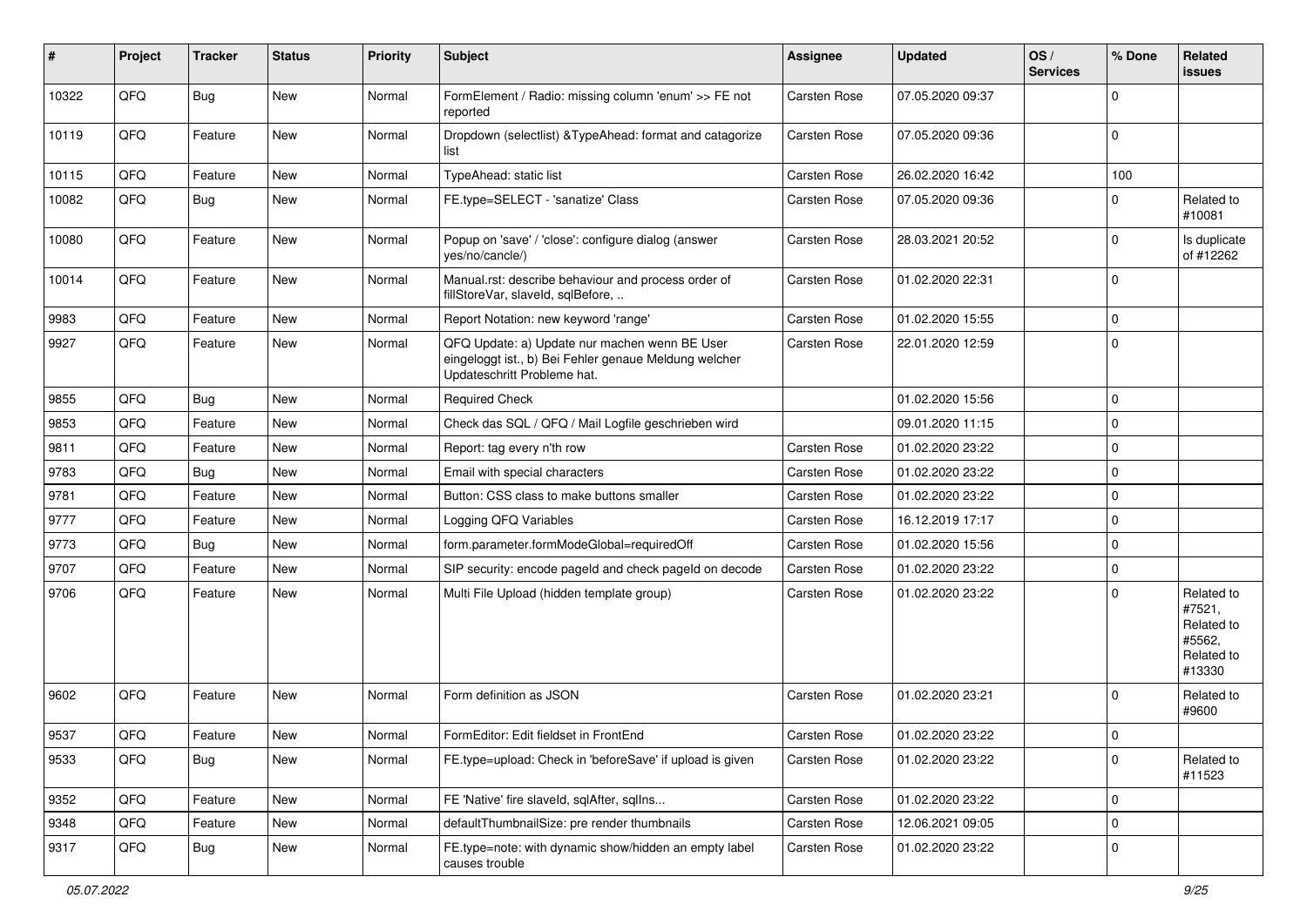| #    | Project | <b>Tracker</b> | <b>Status</b> | <b>Priority</b> | <b>Subject</b>                                                                                         | <b>Assignee</b> | <b>Updated</b>   | OS/<br><b>Services</b> | % Done      | Related<br><b>issues</b> |
|------|---------|----------------|---------------|-----------------|--------------------------------------------------------------------------------------------------------|-----------------|------------------|------------------------|-------------|--------------------------|
| 9275 | QFQ     | Bug            | New           | Normal          | auteron: t3 page, which takes to long to respond, is not<br>reported properly                          | Carsten Rose    | 01.02.2020 23:22 |                        | 100         |                          |
| 9221 | QFQ     | Feature        | New           | Normal          | typeAhead: Zeichenlimite ausschalten                                                                   | Carsten Rose    | 29.06.2022 22:36 |                        | $\mathbf 0$ |                          |
| 9208 | QFQ     | Feature        | <b>New</b>    | Normal          | Manage 'recent' records                                                                                | Carsten Rose    | 01.02.2020 23:22 |                        | $\Omega$    |                          |
| 9177 | QFQ     | Bug            | <b>New</b>    | Normal          | Bug? QFQ tries to save an action FE, which has real<br>existing column name                            | Carsten Rose    | 01.02.2020 23:22 |                        | $\Omega$    |                          |
| 9136 | QFQ     | Feature        | <b>New</b>    | Normal          | Create ZIP files with dynamic PDFs                                                                     | Carsten Rose    | 01.02.2020 23:22 |                        | $\mathbf 0$ |                          |
| 9129 | QFQ     | Feature        | New           | Normal          | sqlValidate: Message as notification, not as error                                                     | Carsten Rose    | 01.02.2020 23:22 |                        | $\Omega$    | Related to<br>#9128      |
| 9128 | QFQ     | Feature        | <b>New</b>    | Normal          | Error Message: not replaced variables- a) replace back to<br>'{{', b) underline                        | Carsten Rose    | 01.02.2020 23:22 |                        | $\Omega$    | Related to<br>#9129      |
| 9127 | QFQ     | <b>Bug</b>     | New           | Normal          | Error Message: change 'roll over' color - text not readable                                            | Carsten Rose    | 01.02.2020 23:22 |                        | $\pmb{0}$   |                          |
| 9077 | QFQ     | <b>Bug</b>     | <b>New</b>    | Normal          | typeAheadSql: report broken SQL                                                                        | Carsten Rose    | 29.06.2022 22:35 |                        | $\Omega$    | Related to<br>#4018      |
| 9013 | QFQ     | <b>Bug</b>     | <b>New</b>    | Normal          | Error in Twig template not handled                                                                     | Carsten Rose    | 20.10.2021 13:43 |                        | $\mathbf 0$ |                          |
| 8975 | QFQ     | Feature        | <b>New</b>    | Normal          | <b>Report Notation: 2.0</b>                                                                            | Carsten Rose    | 01.02.2020 23:22 |                        | $\Omega$    | Related to<br>#8963      |
| 8806 | QFQ     | Feature        | New           | Normal          | SQL Function nl2br                                                                                     | Carsten Rose    | 01.02.2020 23:22 |                        | $\mathbf 0$ |                          |
| 8719 | QFQ     | Feature        | <b>New</b>    | Normal          | extraButtonLock: add support for 0/1                                                                   | Carsten Rose    | 01.02.2020 23:22 |                        | $\Omega$    |                          |
| 8702 | QFQ     | Feature        | <b>New</b>    | Normal          | Load Record which is locked: missing user info                                                         | Carsten Rose    | 11.12.2019 16:16 |                        | $\Omega$    | Related to<br>#9789      |
| 8336 | QFQ     | Feature        | <b>New</b>    | Normal          | Form > modified > Close New: a) Optional disable popup, b)<br>custom text, c) mode on save: close stay | Carsten Rose    | 01.02.2020 23:22 |                        | $\Omega$    | Related to<br>#8335      |
| 8217 | QFQ     | Feature        | New           | Normal          | if-elseif-else construct                                                                               | Carsten Rose    | 16.03.2021 18:41 |                        | $\mathbf 0$ | Related to<br>#10716     |
| 8187 | QFQ     | Feature        | <b>New</b>    | Normal          | Subrecord: enable/hide new button - make new/edit/delete<br>customizeable.                             | Carsten Rose    | 06.03.2021 18:44 |                        | $\Omega$    | Related to<br>#11326     |
| 8089 | QFQ     | Feature        | <b>New</b>    | Normal          | Copy/Paste for FormElements                                                                            | Carsten Rose    | 01.02.2020 23:22 |                        | $\Omega$    |                          |
| 8049 | QFQ     | Bug            | New           | Normal          | FE.type=note, column 'value': text moves some pixel to top<br>after save                               | Carsten Rose    | 01.02.2020 23:22 |                        | $\Omega$    |                          |
| 7924 | QFQ     | Feature        | <b>New</b>    | Normal          | Radio/Checkbox with Tooltip                                                                            | Carsten Rose    | 01.02.2020 23:22 |                        | $\mathbf 0$ |                          |
| 7920 | QFQ     | Feature        | New           | Normal          | FE: Syntax Highlight, Zeinlenumbruch                                                                   | Carsten Rose    | 01.02.2020 10:03 |                        | $\mathbf 0$ |                          |
| 7890 | QFQ     | <b>Bug</b>     | <b>New</b>    | Normal          | FormElement 'required': extraButtonInfo not aligned                                                    | Carsten Rose    | 11.06.2021 21:17 |                        | $\Omega$    | Related to<br>#11517     |
| 7812 | QFQ     | Feature        | New           | Normal          | FE 'Subrecord' - new option 'subrecordShowFilter',<br>'subrecordPaging'                                | Carsten Rose    | 01.02.2020 23:22 |                        | $\Omega$    |                          |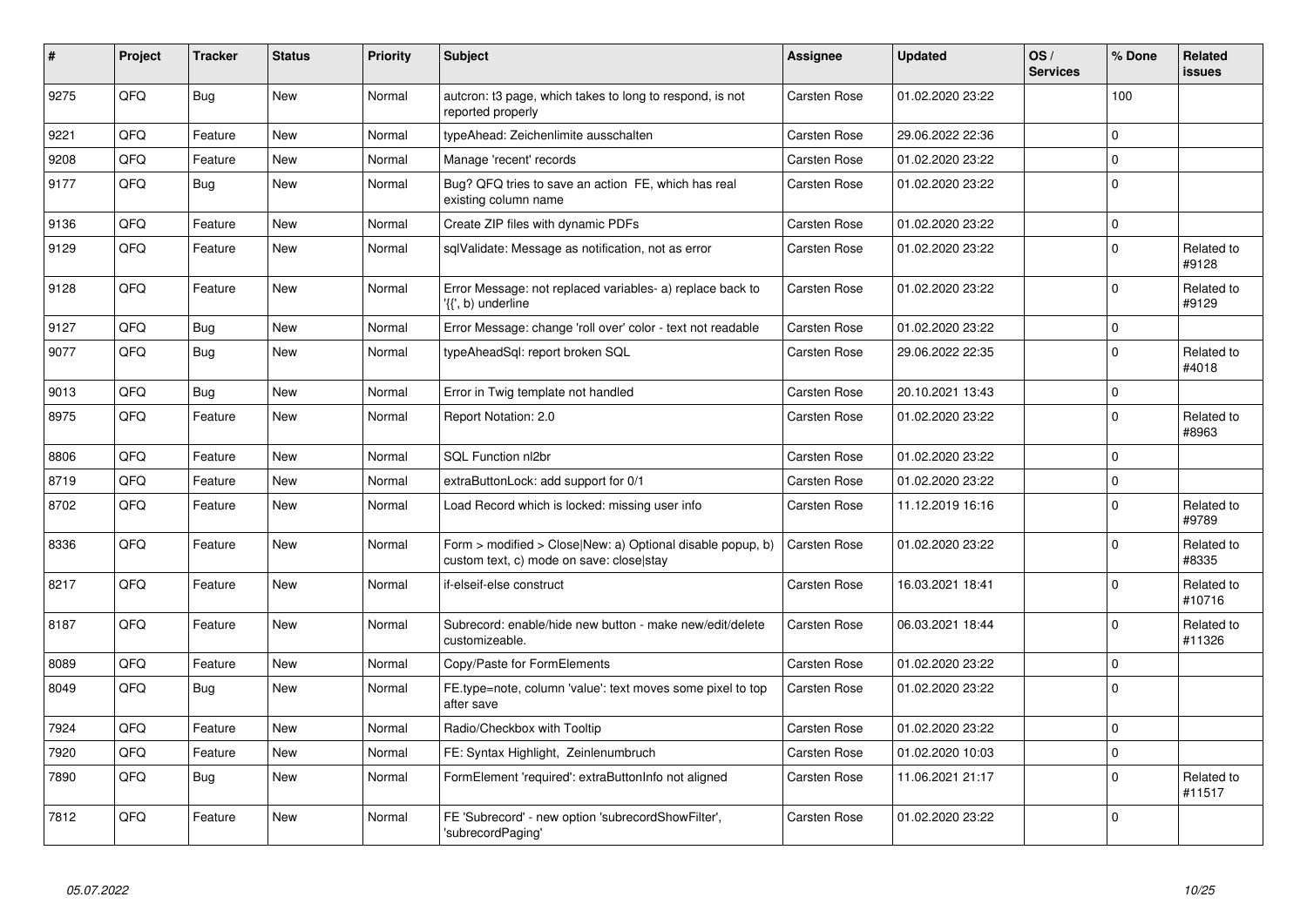| #    | Project | <b>Tracker</b> | <b>Status</b> | <b>Priority</b> | Subject                                                                                               | <b>Assignee</b> | <b>Updated</b>   | OS/<br><b>Services</b> | % Done      | Related<br><b>issues</b> |
|------|---------|----------------|---------------|-----------------|-------------------------------------------------------------------------------------------------------|-----------------|------------------|------------------------|-------------|--------------------------|
| 7795 | QFQ     | Bug            | <b>New</b>    | Normal          | Readonly Form: Typeahead-Felder                                                                       | Carsten Rose    | 01.02.2020 23:22 |                        | $\Omega$    | Related to<br>#10640     |
| 7685 | QFQ     | Bug            | New           | Normal          | Open FormElement from QFQ error message and save<br>modified record: error about missing {{formId:F}} | Carsten Rose    | 01.02.2020 23:22 |                        | $\mathbf 0$ |                          |
| 7683 | QFQ     | Feature        | <b>New</b>    | Normal          | Special column names in '{{ SELECT  AS _link }}' should<br>be detected                                | Carsten Rose    | 01.02.2020 23:21 |                        | $\Omega$    |                          |
| 7681 | QFQ     | Feature        | <b>New</b>    | Normal          | Optional switch off 'check for modified record'                                                       | Carsten Rose    | 01.02.2020 23:21 |                        | $\mathbf 0$ |                          |
| 7660 | QFQ     | Feature        | New           | Normal          | IMAP: import mails to DB, move / delete mails                                                         | Carsten Rose    | 01.02.2020 09:52 |                        | $\Omega$    |                          |
| 7574 | QFQ     | Bug            | <b>New</b>    | Normal          | Substitute error: form element not reported / dont parse<br>Form.note                                 | Carsten Rose    | 01.02.2020 23:21 |                        | $\Omega$    |                          |
| 7547 | QFQ     | Bug            | New           | Normal          | Error Message in afterSave: wrong parameter column<br>reported                                        | Carsten Rose    | 01.02.2020 23:22 |                        | $\mathbf 0$ |                          |
| 7524 | QFQ     | Bug            | <b>New</b>    | Normal          | QFQ throws a 'General Error' if 'fileadmin/protected/log/' is<br>not writeable                        | Carsten Rose    | 01.02.2020 23:22 |                        | $\Omega$    |                          |
| 7521 | QFQ     | Feature        | <b>New</b>    | Normal          | TemplateGroup: fe.type=upload                                                                         | Carsten Rose    | 01.02.2020 23:21 |                        | $\mathbf 0$ | Related to<br>#9706      |
| 7520 | QFQ     | Feature        | <b>New</b>    | Normal          | QR Code:  AS _qr ( AS _link)                                                                          | Carsten Rose    | 01.02.2020 23:22 |                        | $\mathbf 0$ |                          |
| 7519 | QFQ     | Feature        | New           | Normal          | Select: Multi                                                                                         | Carsten Rose    | 01.02.2020 23:22 |                        | 0           |                          |
| 7513 | QFQ     | <b>Bug</b>     | <b>New</b>    | Normal          | Radios not correct aligned                                                                            | Carsten Rose    | 01.02.2020 23:22 |                        | $\Omega$    |                          |
| 7512 | QFQ     | Bug            | <b>New</b>    | Normal          | FE: inputType=number >> 'pattern' is not respected                                                    | Carsten Rose    | 01.02.2020 23:22 |                        | $\Omega$    |                          |
| 7481 | QFQ     | Feature        | New           | Normal          | Detect 'BaseUrl' automatically                                                                        | Carsten Rose    | 01.02.2020 23:21 |                        | 0           |                          |
| 7480 | QFQ     | Feature        | New           | Normal          | Record History (Undo / Redo)                                                                          | Carsten Rose    | 11.12.2019 16:16 |                        | $\mathbf 0$ | Related to<br>#2361      |
| 7342 | QFQ     | Feature        | <b>New</b>    | Normal          | add content = hide_this                                                                               | Carsten Rose    | 01.02.2020 23:21 |                        | $\Omega$    |                          |
| 7280 | QFQ     | Feature        | <b>New</b>    | Normal          | recently used table                                                                                   | Carsten Rose    | 01.02.2020 23:21 |                        | $\Omega$    |                          |
| 7261 | QFQ     | Bug            | New           | Normal          | Report pathFilename for user without path, only the filename                                          | Carsten Rose    | 01.02.2020 23:21 |                        | 0           |                          |
| 7239 | QFQ     | Feature        | New           | Normal          | TinyMCE: html tag whitelist                                                                           | Carsten Rose    | 01.02.2020 23:21 |                        | $\Omega$    | Related to<br>#14320     |
| 7219 | QFQ     | <b>Bug</b>     | <b>New</b>    | Normal          | typeSheadSql / typeAheadSqlPrefetch: change to curly<br>braces                                        | Carsten Rose    | 01.02.2020 23:21 |                        | $\Omega$    |                          |
| 7175 | QFQ     | Feature        | New           | Normal          | Upload: md5 hash as filename                                                                          | Carsten Rose    | 01.02.2020 23:21 |                        | $\mathbf 0$ |                          |
| 7119 | QFQ     | Feature        | New           | Normal          | Upload: scaleDownWidth, scaleDownHeight                                                               | Carsten Rose    | 01.02.2020 23:21 |                        | $\mathbf 0$ |                          |
| 7109 | QFQ     | Feature        | New           | Normal          | Dynamic Updates: row/element hide                                                                     | Carsten Rose    | 01.02.2020 23:22 |                        | $\mathbf 0$ | Has duplicate<br>#4081   |
| 7102 | QFQ     | Feature        | New           | Normal          | Comment sign in report: '#' and '--'                                                                  | Carsten Rose    | 01.02.2020 23:21 |                        | $\mathbf 0$ |                          |
| 7099 | QFQ     | Feature        | New           | Normal          | Redesign FormEditor                                                                                   | Carsten Rose    | 01.02.2020 23:21 |                        | $\mathbf 0$ |                          |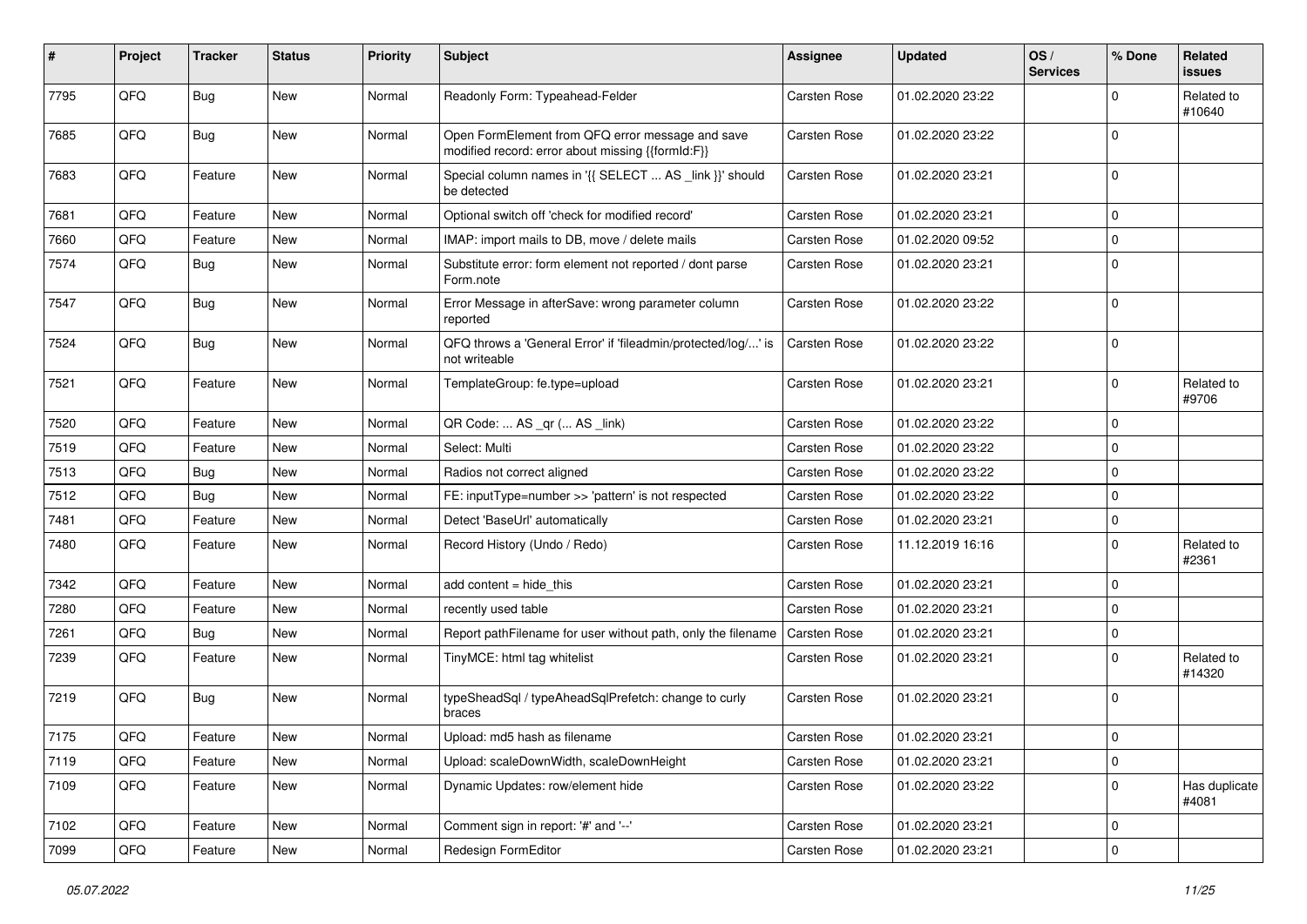| #    | Project | <b>Tracker</b> | <b>Status</b> | <b>Priority</b> | <b>Subject</b>                                                                                                             | Assignee            | <b>Updated</b>   | OS/<br><b>Services</b> | % Done      | Related<br><b>issues</b>                    |
|------|---------|----------------|---------------|-----------------|----------------------------------------------------------------------------------------------------------------------------|---------------------|------------------|------------------------|-------------|---------------------------------------------|
| 7014 | QFQ     | <b>Bug</b>     | New           | Normal          | Sending invalid emails succeeds when<br>debug.redirectAllMailTo is set                                                     | Carsten Rose        | 01.02.2020 23:21 |                        | $\Omega$    |                                             |
| 7002 | QFQ     | <b>Bug</b>     | <b>New</b>    | Normal          | Dynamic Update: row does not disappear / appear                                                                            | Carsten Rose        | 01.02.2020 23:22 |                        | $\mathbf 0$ |                                             |
| 6912 | QFQ     | <b>Bug</b>     | New           | Normal          | error Message Var 'deadline' already set in SIP - in Form<br>with FE.value={{deadline:R:::{{deadlinePeriod:Y}}}}           | Carsten Rose        | 01.02.2020 23:21 |                        | $\mathbf 0$ |                                             |
| 6855 | QFQ     | Feature        | <b>New</b>    | Normal          | With {{feUser:U}}!={{feUser:T}}: Save / Delete: only possible<br>with {{feUserSave:U}}='yes' and '{{feUserDelete:U}}='yes' | Carsten Rose        | 01.02.2020 23:21 |                        | $\mathbf 0$ |                                             |
| 6765 | QFQ     | Feature        | <b>New</b>    | Normal          | Moeglichkeit via QFQ eigene Logs zu schreiben                                                                              | Carsten Rose        | 01.02.2020 23:21 |                        | $\mathbf 0$ |                                             |
| 6723 | QFQ     | Feature        | <b>New</b>    | Normal          | Report QFQ Installation and Version                                                                                        | <b>Carsten Rose</b> | 12.06.2021 09:07 |                        | $\mathbf 0$ |                                             |
| 6677 | QFQ     | Bug            | <b>New</b>    | Normal          | Error message FE Action Element: no/wrong FE reference<br>who cause the problem.                                           | Carsten Rose        | 01.02.2020 23:21 |                        | $\mathbf 0$ |                                             |
| 6609 | QFQ     | Feature        | <b>New</b>    | Normal          | Formlet: JSON API erweitern                                                                                                | Carsten Rose        | 01.02.2020 23:21 |                        | 50          |                                             |
| 6602 | QFQ     | Feature        | <b>New</b>    | Normal          | Formlet: in Report auf Mausklick ein mini-form oeffnen                                                                     | Carsten Rose        | 11.12.2019 16:16 |                        | $\mathbf 0$ |                                             |
| 6594 | QFQ     | Feature        | <b>New</b>    | Normal          | Excel: on download, check if there is a valid sip                                                                          | <b>Carsten Rose</b> | 01.02.2020 23:21 |                        | $\mathbf 0$ |                                             |
| 6483 | QFQ     | <b>Bug</b>     | <b>New</b>    | Normal          | R Store funktioniert nicht bei 'Report Notation' im FE                                                                     | Carsten Rose        | 01.02.2020 23:21 |                        | $\mathbf 0$ |                                             |
| 6462 | QFQ     | <b>Bug</b>     | New           | Normal          | File Upload: Nutzlose Fehlermeldung wenn Datei zu gross                                                                    | Carsten Rose        | 01.02.2020 23:21 |                        | $\mathbf 0$ | Related to<br>#6139                         |
| 6437 | QFQ     | Feature        | <b>New</b>    | Normal          | Neuer Mode Button bei FormElementen                                                                                        | Carsten Rose        | 01.02.2020 23:21 |                        | $\mathbf 0$ | Related to<br>#9668,<br>Blocked by<br>#9678 |
| 6292 | QFQ     | Feature        | <b>New</b>    | Normal          | Download: File speichern mit Hash aber original Filename in<br>der Datenbank vermerken fuer Downloads                      | <b>Carsten Rose</b> | 01.02.2020 23:21 |                        | $\mathbf 0$ |                                             |
| 6289 | QFQ     | Feature        | <b>New</b>    | Normal          | Form: Log                                                                                                                  | Carsten Rose        | 01.02.2020 23:21 |                        | $\mathbf 0$ |                                             |
| 6261 | QFQ     | Feature        | <b>New</b>    | Normal          | Persistent SIP                                                                                                             | <b>Carsten Rose</b> | 12.06.2021 09:07 |                        | $\mathbf 0$ | Related to<br>#10819                        |
| 5782 | QFQ     | Feature        | <b>New</b>    | Normal          | NextCloud API                                                                                                              | Carsten Rose        | 01.02.2020 10:02 |                        | $\mathbf 0$ |                                             |
| 5576 | QFQ     | <b>Bug</b>     | <b>New</b>    | Normal          | Using MySQL 'DROP' requires privilege - wich is not really<br>necessary.                                                   | <b>Carsten Rose</b> | 01.02.2020 23:21 |                        | $\mathbf 0$ |                                             |
| 5559 | QFQ     | <b>Bug</b>     | <b>New</b>    | Normal          | FE.type = Upload: 'accept' might contain variables                                                                         | Carsten Rose        | 11.05.2020 21:23 |                        | $\mathbf 0$ |                                             |
| 5345 | QFQ     | Feature        | <b>New</b>    | Normal          | Report: UPDATE / INSERT / DELETE statements should<br>trigger subqueries, depending on the result.                         | Carsten Rose        | 27.05.2020 16:11 |                        | $\mathbf 0$ |                                             |
| 5305 | QFQ     | Bug            | New           | Normal          | Upload FormElement: nicht disabled by readonly Form                                                                        | Carsten Rose        | 16.06.2021 13:43 |                        | $\mathbf 0$ | Related to<br>#9347,<br>Related to<br>#9834 |
| 5131 | QFQ     | Feature        | New           | Normal          | Activate Spin Gear ('wait/busy' indicator) via LINK attribute                                                              | Carsten Rose        | 01.02.2020 23:21 |                        | $\mathbf 0$ |                                             |
| 4756 | QFG     | Bug            | New           | Normal          | Form dirty even nothing changes                                                                                            | Carsten Rose        | 11.12.2019 16:16 |                        | $\mathbf 0$ |                                             |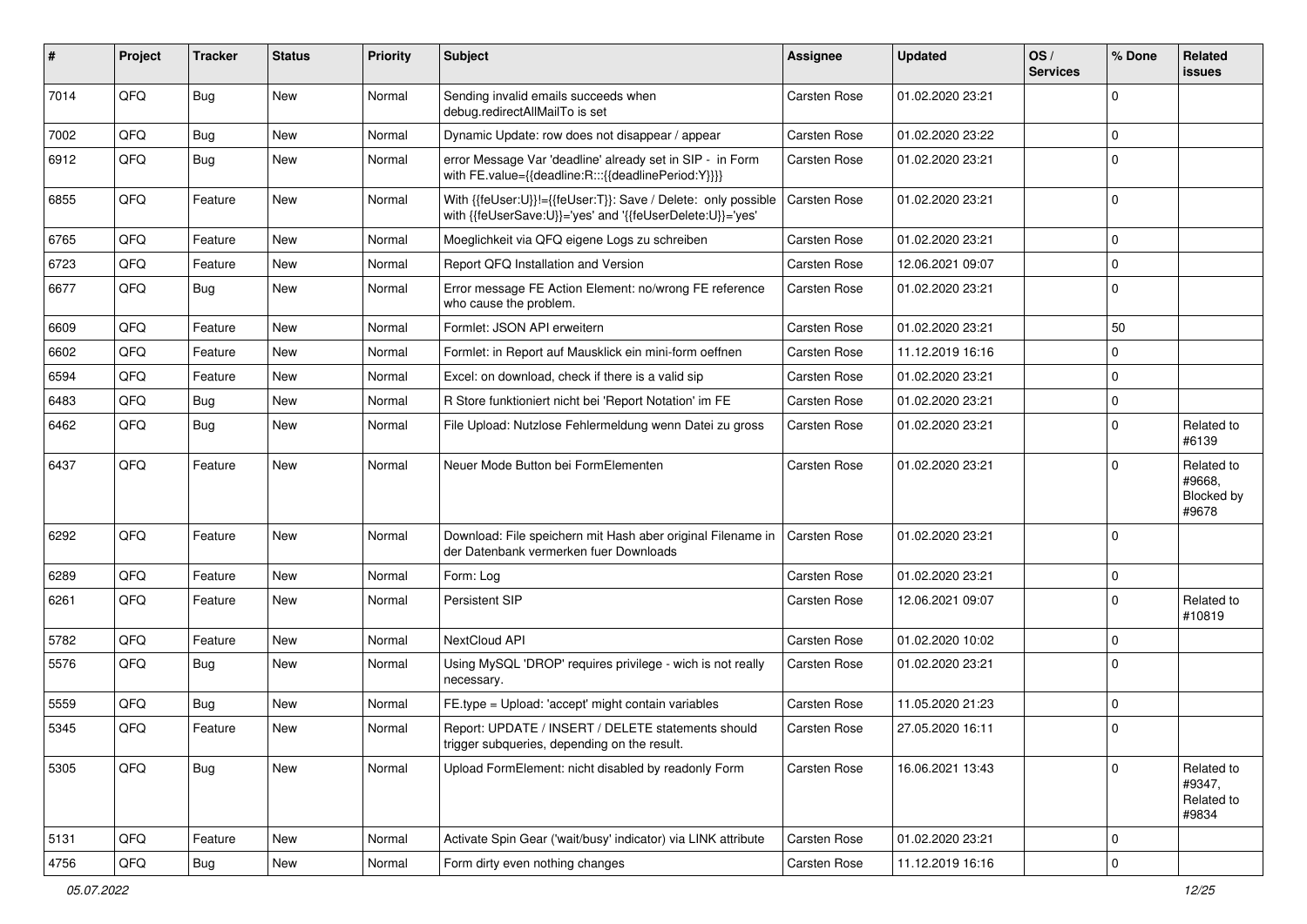| #     | Project | <b>Tracker</b> | <b>Status</b> | <b>Priority</b> | <b>Subject</b>                                                                                         | <b>Assignee</b> | <b>Updated</b>   | OS/<br><b>Services</b> | % Done      | Related<br>issues                             |
|-------|---------|----------------|---------------|-----------------|--------------------------------------------------------------------------------------------------------|-----------------|------------------|------------------------|-------------|-----------------------------------------------|
| 4413  | QFQ     | Feature        | <b>New</b>    | Normal          | fieldset: show/hidden, modeSql, dynamicUpdate                                                          | Carsten Rose    | 09.02.2022 15:19 |                        | $\mathbf 0$ |                                               |
| 4250  | QFQ     | Feature        | <b>New</b>    | Normal          | AutoCron in QFQ via PHP                                                                                | Carsten Rose    | 01.02.2020 23:21 |                        | $\Omega$    | Related to<br>#3292,<br>Related to<br>#3291   |
| 4082  | QFQ     | Feature        | New           | Normal          | Dynamic Update: modeSql - useful default                                                               | Carsten Rose    | 01.02.2020 23:22 |                        | $\mathbf 0$ |                                               |
| 4050  | QFQ     | Feature        | New           | Normal          | sql.log: 1) FormElement ID which causes a specific action,<br>2) Result in the same row.               | Carsten Rose    | 15.04.2020 11:35 |                        | 0           | Related to<br>#5458                           |
| 4023  | QFQ     | Feature        | <b>New</b>    | Normal          | prepared statements - FE action: salveld, sqlInsert,<br>sqlUpdate, sqlDelete, sqlBefore, sqlAfter      | Carsten Rose    | 11.12.2019 16:15 |                        | $\Omega$    |                                               |
| 4018  | QFQ     | Feature        | <b>New</b>    | Normal          | typeahead: long query parameter / answer triggers 'Attack<br>detected' and purges current SIP storage. | Carsten Rose    | 29.06.2022 22:46 |                        | 0           | Related to<br>#9077                           |
| 3864  | QFQ     | Feature        | <b>New</b>    | Normal          | Encrypt / decrypt field                                                                                | Enis Nuredini   | 30.06.2022 16:29 |                        | $\Omega$    |                                               |
| 3547  | QFQ     | Bug            | <b>New</b>    | Normal          | FE of type 'note' causes writing of empty fields.                                                      | Carsten Rose    | 01.02.2020 23:21 |                        | $\mathbf 0$ |                                               |
| 3504  | QFQ     | Feature        | New           | Normal          | Logging: welche Action FEs werden wann wie ausgefuehrt                                                 | Carsten Rose    | 01.02.2020 23:21 |                        | $\Omega$    | Related to<br>#5458,<br>Related to<br>#4092   |
| 3432  | QFQ     | Feature        | <b>New</b>    | Normal          | subrecord: dynamicUpdate                                                                               | Carsten Rose    | 11.06.2020 21:10 |                        | $\Omega$    | Related to<br>#5691                           |
| 2361  | QFQ     | Feature        | <b>New</b>    | Normal          | Logging wer/wann/wo welches Formular aufgerufen hat                                                    | Carsten Rose    | 11.12.2019 16:15 |                        | $\Omega$    | Related to<br>#4432,<br>Related to<br>#7480   |
| 14371 | QFQ     | Feature        | Priorize      | Normal          | LDAP via REPORT                                                                                        | Carsten Rose    | 19.06.2022 16:37 |                        | $\Omega$    |                                               |
| 14290 | QFQ     | Feature        | Priorize      | Normal          | FormEditor: Show Table Definition                                                                      | Carsten Rose    | 19.06.2022 16:37 |                        | $\Omega$    |                                               |
| 14283 | QFQ     | <b>Bug</b>     | Priorize      | Normal          | HEIC / HEIF convert doesn't trigger                                                                    | Carsten Rose    | 19.06.2022 16:37 |                        | $\mathbf 0$ |                                               |
| 13943 | QFQ     | Bug            | Priorize      | Normal          | unable to find formgroup                                                                               | Enis Nuredini   | 28.05.2022 11:03 |                        | $\mathbf 0$ |                                               |
| 13900 | QFQ     | Feature        | Priorize      | Normal          | Selenium: Check das Cookie/PDF funktioniert                                                            | Enis Nuredini   | 25.03.2022 12:45 |                        | 0           |                                               |
| 12504 | QFQ     | Feature        | Priorize      | Normal          | sql.log: report fe.id                                                                                  | Carsten Rose    | 05.05.2021 22:09 |                        | 0           |                                               |
| 12503 | QFQ     | Feature        | Priorize      | Normal          | Detect dangerous UPDATE statement with missing WHERE                                                   | Carsten Rose    | 05.05.2021 22:09 |                        | $\mathbf 0$ |                                               |
| 12452 | QFQ     | Feature        | Priorize      | Normal          | BaseURL: alsways with '/' at the end                                                                   | Carsten Rose    | 19.06.2022 13:45 |                        | $\pmb{0}$   | Related to<br>#10782                          |
| 12325 | QFO     | <b>Bug</b>     | Priorize      | Normal          | MultiDB form.dblndex not working for report syntax                                                     | Carsten Rose    | 07.09.2021 13:37 |                        | 0           | Related to<br>#12145,<br>Related to<br>#12314 |
| 11320 | QFO     | Feature        | Priorize      | Normal          | Typo3 Version 10 support                                                                               | Carsten Rose    | 05.05.2021 22:09 |                        | $\pmb{0}$   |                                               |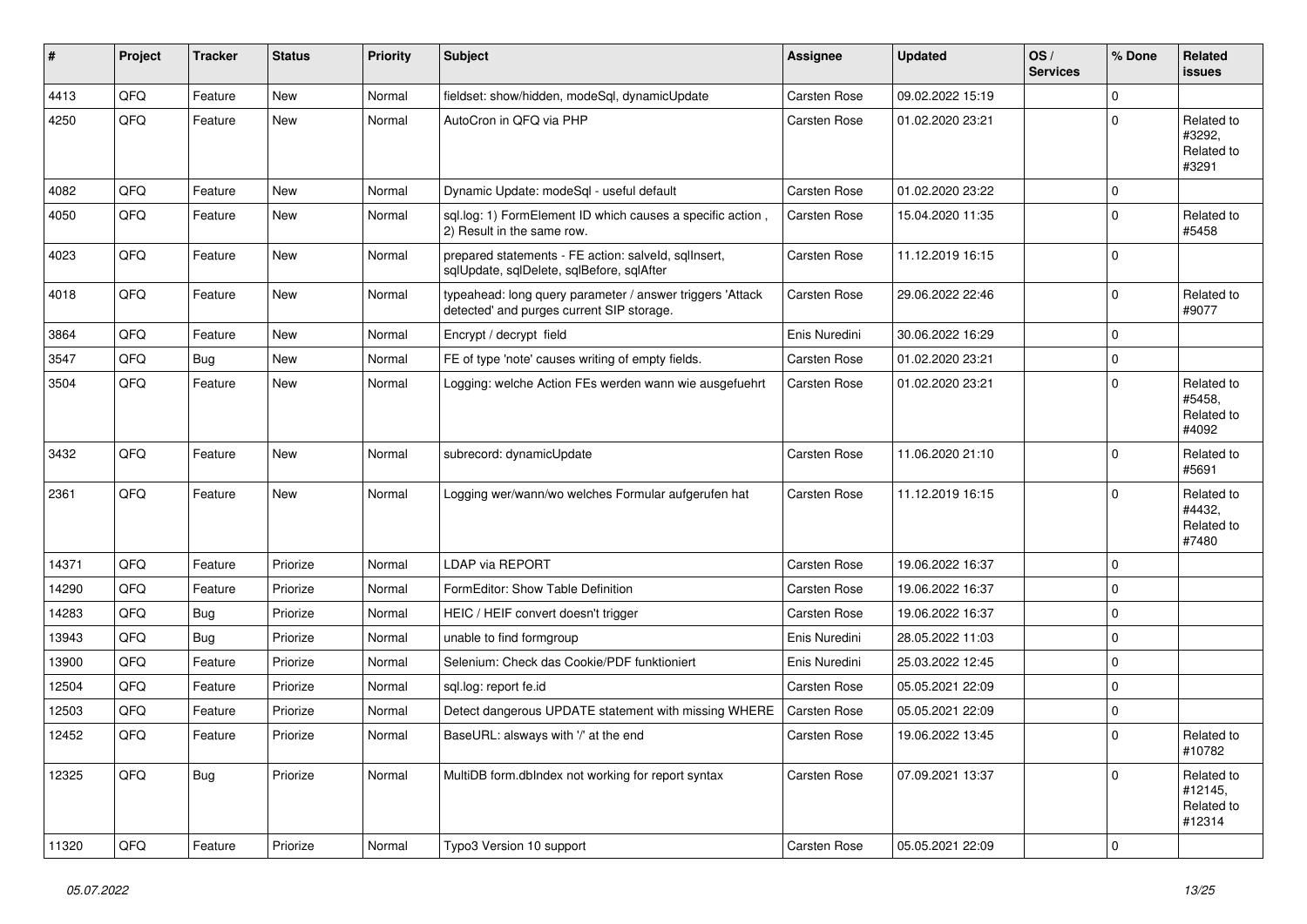| ∦     | Project | <b>Tracker</b> | <b>Status</b> | <b>Priority</b> | <b>Subject</b>                                                                                           | <b>Assignee</b> | <b>Updated</b>   | OS/<br><b>Services</b> | % Done      | Related<br>issues                                                       |
|-------|---------|----------------|---------------|-----------------|----------------------------------------------------------------------------------------------------------|-----------------|------------------|------------------------|-------------|-------------------------------------------------------------------------|
| 10569 | QFQ     | Feature        | Priorize      | Normal          | link _blank more safe                                                                                    | Enis Nuredini   | 25.03.2022 12:44 |                        | 0           |                                                                         |
| 10015 | QFQ     | Feature        | Priorize      | Normal          | Monospace in Textarea                                                                                    | Carsten Rose    | 03.02.2020 13:40 |                        | 0           |                                                                         |
| 10012 | QFQ     | Feature        | Priorize      | Normal          | redirectAllMailTo: {{beEmail:T}}                                                                         | Carsten Rose    | 08.05.2021 09:54 |                        | $\mathbf 0$ | Related to<br>#12412,<br>Related to<br>#12413,<br>Related to<br>#10011  |
| 10011 | QFQ     | Feature        | Priorize      | Normal          | Offer new STORE_TYPO3 Variable 'beUser', 'beEmail'                                                       | Carsten Rose    | 08.05.2021 09:51 |                        | $\Omega$    | Related to<br>#10012,<br>Related to<br>#12511                           |
| 10005 | QFQ     | Feature        | Priorize      | Normal          | Report / special column name:  AS _calendar                                                              | Carsten Rose    | 03.06.2020 17:28 |                        | 0           |                                                                         |
| 10003 | QFQ     | Feature        | Priorize      | Normal          | fieldset: stronger visualize group                                                                       | Benjamin Baer   | 12.02.2020 08:13 |                        | $\Omega$    |                                                                         |
| 9975  | QFQ     | <b>Bug</b>     | Priorize      | Normal          | Dropdown Menu: 'r:3' broken                                                                              | Carsten Rose    | 01.02.2020 10:13 |                        | $\mathbf 0$ |                                                                         |
| 9968  | QFQ     | Feature        | Priorize      | Normal          | Tooltip in Links for Developer                                                                           | Carsten Rose    | 01.02.2020 23:17 |                        | 0           |                                                                         |
| 9958  | QFQ     | Bug            | Priorize      | Normal          | Broken subrecord query: no error message                                                                 | Carsten Rose    | 05.02.2021 15:15 |                        | $\mathbf 0$ |                                                                         |
| 9947  | QFQ     | <b>Bug</b>     | Priorize      | Normal          | Unwanted error message if missing 'typeAheadSqlPrefetch'                                                 | Carsten Rose    | 01.02.2020 10:13 |                        | 0           |                                                                         |
| 9928  | QFQ     | Feature        | Priorize      | Normal          | SpecialColumnName: a) Deprecated: ' AS "_+tag " ', b)<br>New: ' AS "_ <tag1><tag2>"</tag2></tag1>        | Carsten Rose    | 01.02.2020 23:17 |                        | 0           | Related to<br>#9929                                                     |
| 9900  | QFQ     | Feature        | Priorize      | Normal          | Generic API Call: tt-content record >> JSON                                                              | Carsten Rose    | 01.02.2020 10:13 |                        | 0           |                                                                         |
| 9862  | QFQ     | Bug            | Priorize      | Normal          | Failed writing to sql mail qfq.log should throw an exception                                             | Carsten Rose    | 01.02.2020 10:13 |                        | $\mathbf 0$ |                                                                         |
| 9834  | QFQ     | <b>Bug</b>     | Priorize      | Normal          | Input elements with tag 'disabled' are missing on<br>form-submit: server option 'processReadOnly' broken | Carsten Rose    | 07.12.2021 16:43 |                        | $\Omega$    | Related to<br>#9691,<br>Related to<br>#5305, Has<br>duplicate<br>#12331 |
| 9668  | QFQ     | Feature        | Priorize      | Normal          | Form.mode: rename 'hidden' to 'hide'                                                                     | Carsten Rose    | 05.05.2021 22:14 |                        | $\Omega$    | Related to<br>#6437                                                     |
| 9394  | QFQ     | Feature        | Priorize      | Normal          | REST: allow for non numerical ids in get requests                                                        | Carsten Rose    | 05.05.2021 22:10 |                        | $\mathbf 0$ |                                                                         |
| 9346  | QFQ     | Feature        | Priorize      | Normal          | beforeSave: check if an upload is given                                                                  | Carsten Rose    | 11.06.2021 21:18 |                        | 0           |                                                                         |
| 9135  | QFG     | Feature        | Priorize      | Normal          | Progress Bar generic / replace old hourglass download<br>popup                                           | Benjamin Baer   | 03.01.2022 07:43 |                        | U           |                                                                         |
| 8963  | QFQ     | Feature        | Priorize      | Normal          | Setting values in a store: flexible way                                                                  | Carsten Rose    | 05.05.2021 22:10 |                        | $\pmb{0}$   | Related to<br>#8975                                                     |
| 8585  | QFQ     | Feature        | Priorize      | Normal          | Enhance Error message for 'unknown form'                                                                 | Carsten Rose    | 01.02.2020 10:13 |                        | 0           |                                                                         |
| 8584  | QFQ     | Feature        | Priorize      | Normal          | FE 'Action' - never assign to Container (except Template<br>Group)                                       | Carsten Rose    | 01.02.2020 10:13 |                        | 0           |                                                                         |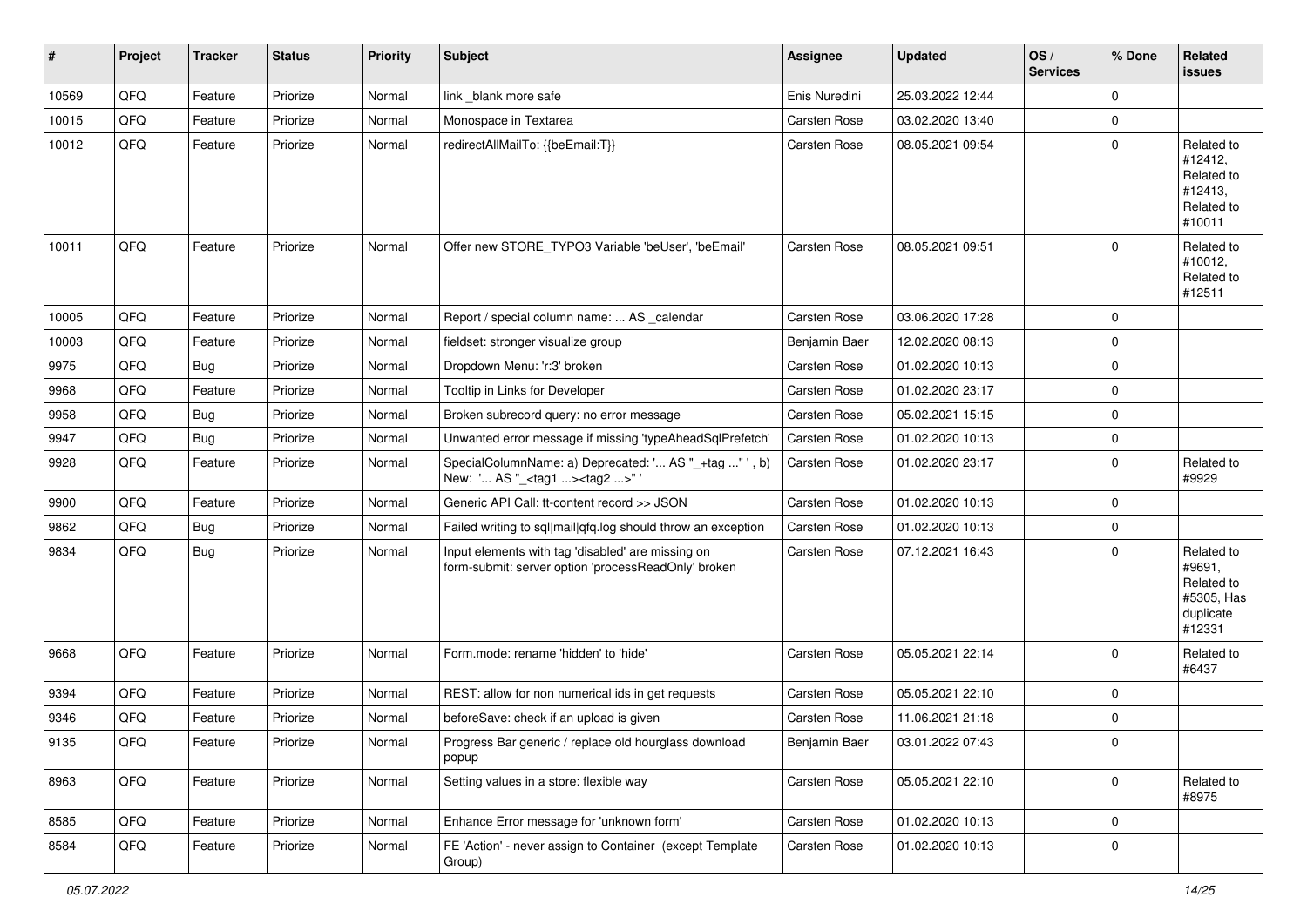| #    | Project | <b>Tracker</b> | <b>Status</b> | <b>Priority</b> | <b>Subject</b>                                                                            | <b>Assignee</b> | <b>Updated</b>   | OS/<br><b>Services</b> | % Done      | Related<br><b>issues</b> |
|------|---------|----------------|---------------|-----------------|-------------------------------------------------------------------------------------------|-----------------|------------------|------------------------|-------------|--------------------------|
| 8277 | QFQ     | Feature        | Priorize      | Normal          | fe.parameter.default=                                                                     | Carsten Rose    | 01.02.2020 23:17 |                        | $\Omega$    | Related to<br>#8113      |
| 8044 | QFQ     | Feature        | Priorize      | Normal          | Transaction: a) Form, b) Report                                                           | Carsten Rose    | 05.05.2021 22:14 |                        | $\mathbf 0$ | Related to<br>#8043      |
| 8037 | QFQ     | <b>Bug</b>     | Priorize      | Normal          | FE.type=upload (advanced mode): {{slaveld:V}} missing<br>during dynamic update            | Carsten Rose    | 01.02.2020 10:13 |                        | $\mathbf 0$ |                          |
| 8034 | QFQ     | Feature        | Priorize      | Normal          | FormElement 'data': 22.22.2222 should not be accepted                                     | Carsten Rose    | 01.02.2020 10:13 |                        | $\mathbf 0$ |                          |
| 7965 | QFQ     | Feature        | Priorize      | Normal          | Input type 'text' with visual format - currency                                           | Benjamin Baer   | 03.01.2022 07:45 |                        | $\mathbf 0$ |                          |
| 7730 | QFQ     | Feature        | Priorize      | Normal          | SELECT Box: title in between                                                              | Benjamin Baer   | 01.02.2020 23:22 |                        | $\mathbf 0$ |                          |
| 7656 | QFQ     | <b>Bug</b>     | Priorize      | Normal          | FE with required, 'pattern' and 'extraButtonLock': always<br>complain about missing value | Carsten Rose    | 01.02.2020 10:13 |                        | $\mathbf 0$ |                          |
| 7630 | QFQ     | Feature        | Priorize      | Normal          | detailed error message for simple upload                                                  | Carsten Rose    | 01.02.2020 10:13 |                        | $\mathbf 0$ |                          |
| 7616 | QFQ     | Bug            | Priorize      | Normal          | Selectlist with Enum & Dynamic Update                                                     | Carsten Rose    | 01.02.2020 10:13 |                        | $\mathbf 0$ |                          |
| 7522 | QFQ     | Feature        | Priorize      | Normal          | Inserting default index.html to folder (Avoid Apache<br>Indexing)                         | Carsten Rose    | 01.02.2020 10:13 |                        | $\mathbf 0$ |                          |
| 7290 | QFQ     | Feature        | Priorize      | Normal          | FormEditor: title as textarea if LEN(title)>60                                            | Carsten Rose    | 01.02.2020 10:13 |                        | $\pmb{0}$   | Blocked by<br>#7682      |
| 7217 | QFQ     | Feature        | Priorize      | Normal          | Download: notice User if `_sip=?` is missing                                              | Carsten Rose    | 01.02.2020 10:13 |                        | $\Omega$    |                          |
| 6998 | QFQ     | Feature        | Priorize      | Normal          | Form: with debug=on show column information as tooltip of<br>column label                 | Carsten Rose    | 01.02.2020 10:13 |                        | $\Omega$    |                          |
| 6870 | QFQ     | Feature        | Priorize      | Normal          | Click on '_link' triggers an API call                                                     | Benjamin Baer   | 03.01.2022 08:25 |                        | $\mathbf 0$ |                          |
| 6801 | QFQ     | Feature        | Priorize      | Normal          | Fabric: Maximize / Fulllscreen                                                            | Benjamin Baer   | 21.03.2022 09:56 |                        | $\mathbf 0$ |                          |
| 6574 | QFQ     | <b>Bug</b>     | Priorize      | Normal          | gfg.log: Fehlermeldung wurde angezeigt, aber nicht geloggt                                | Carsten Rose    | 01.02.2020 10:13 |                        | $\pmb{0}$   |                          |
| 6566 | QFQ     | <b>Bug</b>     | Priorize      | Normal          | Link Function 'delete': provided parameter missing on page<br>reload                      | Benjamin Baer   | 03.01.2022 08:08 |                        | $\mathbf 0$ |                          |
| 6224 | QFQ     | Feature        | Priorize      | Normal          | Dynamic update: fade in/out fields                                                        | Benjamin Baer   | 21.03.2022 09:50 |                        | $\mathbf 0$ |                          |
| 6140 | QFQ     | <b>Bug</b>     | Priorize      | Normal          | QFQ DnD Sort: Locked fields                                                               | Benjamin Baer   | 21.03.2022 09:56 |                        | $\mathbf 0$ |                          |
| 5942 | QFQ     | Feature        | Priorize      | Normal          | 'L' and 'type': append to links, generate via 'link' by using<br>'u:' .                   | Carsten Rose    | 01.02.2020 10:13 |                        | $\mathbf 0$ |                          |
| 5562 | QFQ     | Feature        | Priorize      | Normal          | Drag'n'Drop fuer Uploads                                                                  | Benjamin Baer   | 21.03.2022 09:52 |                        | $\mathbf 0$ | Related to<br>#9706      |
| 5366 | QFQ     | Feature        | Priorize      | Normal          | Saving with keyboard shortcuts                                                            | Benjamin Baer   | 21.03.2022 09:47 |                        | $\mathbf 0$ |                          |
| 4457 | QFQ     | Bug            | Priorize      | Normal          | typeahead: pressing return to select an item, saves the form<br>and closes the form.      | Benjamin Baer   | 03.01.2022 08:01 |                        | $\mathbf 0$ | Related to<br>#4398      |
| 3867 | QFQ     | Feature        | Priorize      | Normal          | Readonly Formular: Template Groups add/delete<br>ausbeldnen                               | Carsten Rose    | 05.05.2021 22:12 |                        | $\mathbf 0$ |                          |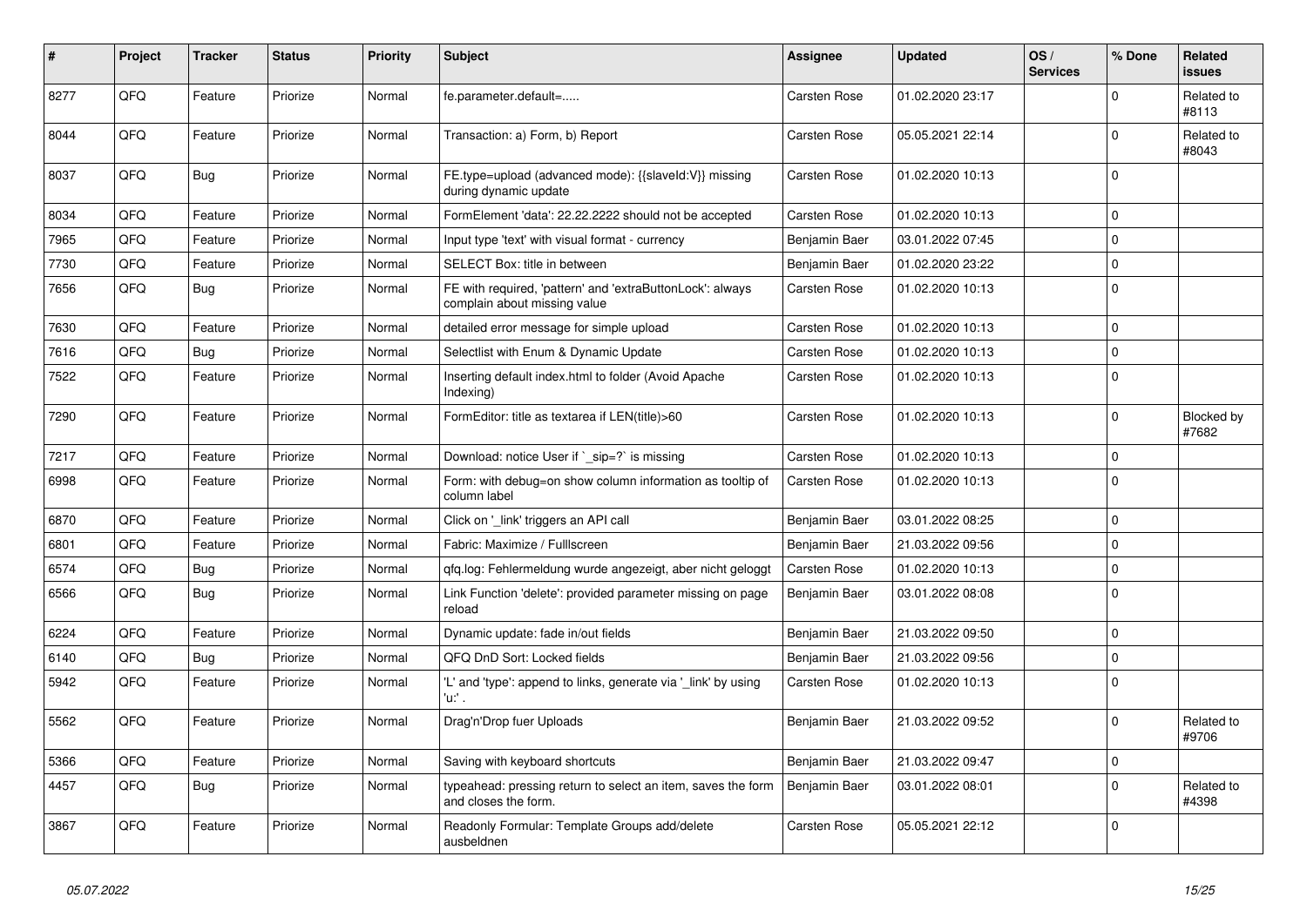| $\vert$ # | Project | <b>Tracker</b> | <b>Status</b> | <b>Priority</b> | <b>Subject</b>                                                                                      | Assignee      | <b>Updated</b>   | OS/<br><b>Services</b> | % Done      | Related<br><b>issues</b>                                                                                                                                              |
|-----------|---------|----------------|---------------|-----------------|-----------------------------------------------------------------------------------------------------|---------------|------------------|------------------------|-------------|-----------------------------------------------------------------------------------------------------------------------------------------------------------------------|
| 3782      | QFQ     | <b>Bug</b>     | Priorize      | Normal          | Bei fehlerhafter Eingabe (z.B. Datum) sollte das erwartete<br>Format angezeigt werden               | Carsten Rose  | 01.02.2020 10:13 |                        | $\pmb{0}$   |                                                                                                                                                                       |
| 2665      | QFQ     | Bug            | Priorize      | Normal          | Dynamic Update funktioniert nicht, wenn beim<br>entsprechenden FormElement eine size angegeben ist. | Benjamin Baer | 03.01.2022 08:12 |                        | 30          |                                                                                                                                                                       |
| 13899     | QFQ     | <b>Bug</b>     | ToDo          | Normal          | Selenium: zum laufen bringen                                                                        | Enis Nuredini | 25.03.2022 10:24 |                        | $\mathbf 0$ |                                                                                                                                                                       |
| 12262     | QFQ     | Feature        | ToDo          | Normal          | Form buttons on top: more customable                                                                | Enis Nuredini | 17.06.2022 10:44 |                        | $\mathbf 0$ | Related to<br>#13945, Has<br>duplicate<br>#4046, Has<br>duplicate<br>#10080                                                                                           |
| 14323     | QFQ     | <b>Bug</b>     | In Progress   | Normal          | Report: render=both single - no impact                                                              | Carsten Rose  | 19.06.2022 18:31 |                        | $\mathbf 0$ |                                                                                                                                                                       |
| 14320     | QFQ     | Feature        | In Progress   | Normal          | Allow specific HTML Tags and Attributes: general, TinyMCE                                           | Enis Nuredini | 04.07.2022 14:09 |                        | $\mathbf 0$ | Related to<br>#12664,<br>Related to<br>#12039,<br>Related to<br>#11702,<br>Related to<br>#7239,<br>Related to<br>#3708,<br>Related to<br>#3646,<br>Related to<br>#880 |
| 14175     | QFQ     | <b>Bug</b>     | In Progress   | Normal          | Opening a form with no QFQ Session cookie fails                                                     | Carsten Rose  | 03.06.2022 10:40 |                        | $\pmb{0}$   |                                                                                                                                                                       |
| 13330     | QFQ     | Feature        | In Progress   | Normal          | Multi Form: Upload                                                                                  | Carsten Rose  | 07.11.2021 12:40 |                        | 50          | Related to<br>#9706                                                                                                                                                   |
| 12440     | QFQ     | Feature        | In Progress   | Normal          | Typo3 V10 upgrade (durchfuehren und testen)                                                         | Carsten Rose  | 21.03.2022 09:53 |                        | 50          | Related to<br>#12357,<br>Related to<br>#12067,<br>Related to<br>#10661                                                                                                |
| 12439     | QFQ     | Feature        | In Progress   | Normal          | TinyMCE Paste from Word & Character Count/Limit                                                     | Carsten Rose  | 05.05.2021 22:15 |                        | $\mathbf 0$ |                                                                                                                                                                       |
| 11980     | QFQ     | Feature        | In Progress   | Normal          | protected verzeichnis MUSS geschützt werden                                                         | Carsten Rose  | 07.09.2021 13:30 |                        | $\mathbf 0$ |                                                                                                                                                                       |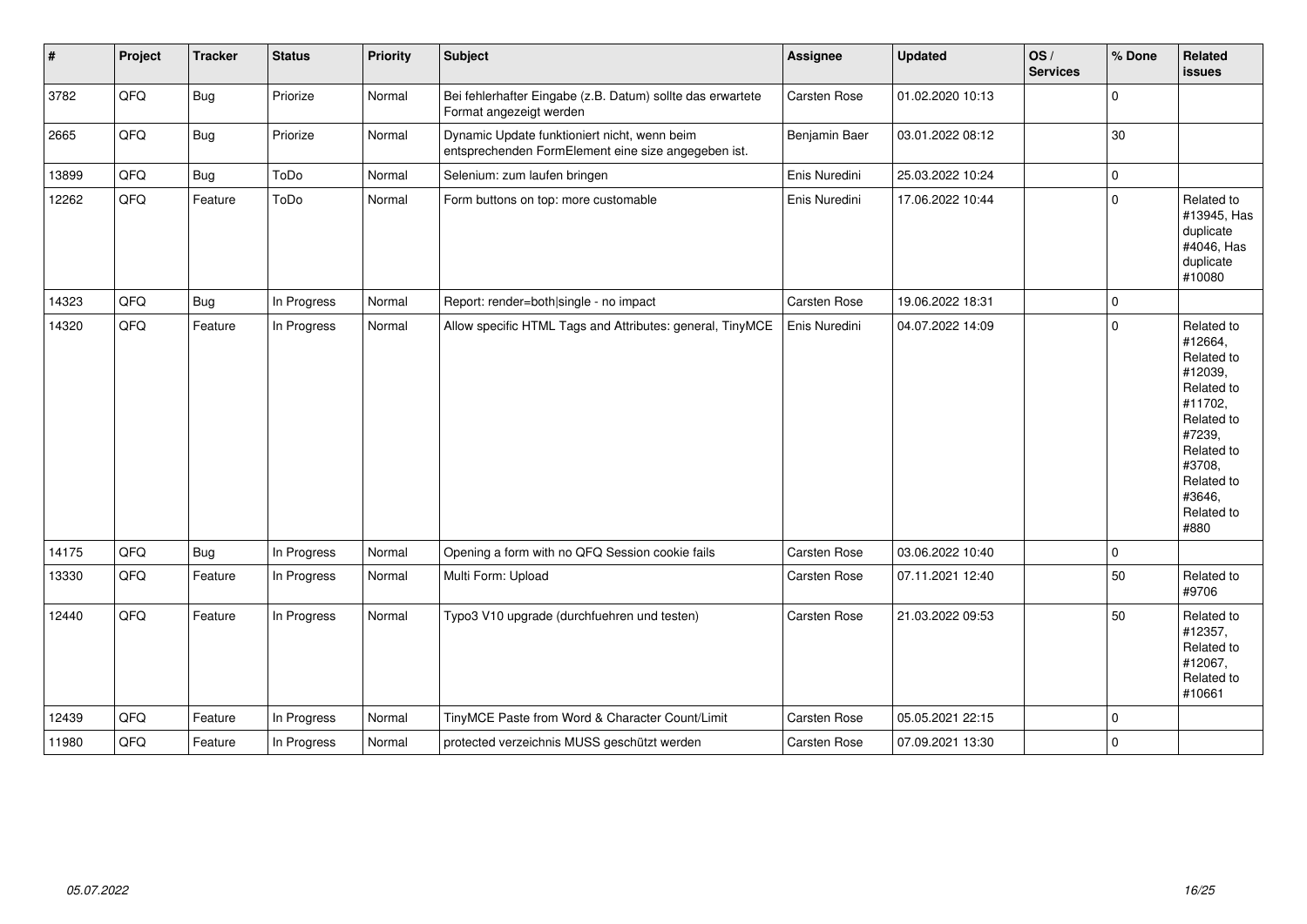| #     | Project | <b>Tracker</b> | <b>Status</b>              | <b>Priority</b> | <b>Subject</b>                                                                       | <b>Assignee</b>   | <b>Updated</b>   | OS/<br><b>Services</b> | % Done      | Related<br>issues                                                                                                              |
|-------|---------|----------------|----------------------------|-----------------|--------------------------------------------------------------------------------------|-------------------|------------------|------------------------|-------------|--------------------------------------------------------------------------------------------------------------------------------|
| 11517 | QFQ     | Bug            | In Progress                | Normal          | extraButtonInfo Broken for multiple FormElements                                     | Carsten Rose      | 12.05.2022 13:12 |                        | $\Omega$    | Related to<br>#7890.<br>Related to<br>#3811, Has<br>duplicate<br>#10905, Has<br>duplicate<br>#10553, Has<br>duplicate<br>#6779 |
| 11076 | QFQ     | Feature        | In Progress                | Normal          | SELECT  AS _websocket                                                                | Carsten Rose      | 30.08.2020 17:49 |                        | $\mathbf 0$ |                                                                                                                                |
| 10793 | QFQ     | Feature        | In Progress                | Normal          | Update NPM Packages                                                                  | Carsten Rose      | 07.09.2021 13:25 |                        | $30\,$      |                                                                                                                                |
| 10661 | QFQ     | Bug            | In Progress                | Normal          | Typo3 Warnungen                                                                      | Carsten Rose      | 07.09.2021 13:23 |                        | $\mathbf 0$ | Related to<br>#12440                                                                                                           |
| 10443 | QFQ     | Feature        | In Progress                | Normal          | Konzept_api / _live                                                                  | Carsten Rose      | 07.05.2020 09:39 |                        | $\mathbf 0$ |                                                                                                                                |
| 9691  | QFQ     | Bug            | In Progress                | Normal          | Checkbox: dynamic update > readonly                                                  | Carsten Rose      | 01.02.2020 23:22 |                        | 50          | Related to<br>#9834                                                                                                            |
| 6250  | QFQ     | Feature        | In Progress                | Normal          | Enhance layout: a) Subrecord, b) Subrecord-Title                                     | Carsten Rose      | 01.02.2020 23:22 |                        | $\Omega$    | Related to<br>#5391                                                                                                            |
| 5695  | QFQ     | Feature        | In Progress                | Normal          | Multiform                                                                            | Carsten Rose      | 02.01.2021 18:38 |                        | $\mathbf 0$ |                                                                                                                                |
| 4194  | QFQ     | Feature        | In Progress                | Normal          | Bootstrap 4 ist jetzt offiziel                                                       |                   | 03.05.2021 20:47 |                        | $\Omega$    | Related to<br>#10114                                                                                                           |
| 13566 | QFQ     | Feature        | Ready to sync<br>(develop) | Normal          | Delete config-example.qfq.php file                                                   | Carsten Rose      | 23.12.2021 09:25 |                        | $\mathbf 0$ |                                                                                                                                |
| 13767 | QFQ     | Bug            | Feedback                   | Normal          | date/time-picker: required shows up/down button orange                               | Enis Nuredini     | 16.05.2022 23:16 |                        | $\mathbf 0$ |                                                                                                                                |
| 13572 | QFQ     | Feature        | Feedback                   | Normal          | Form Load: misleading error message on trying to load non<br>existent primary record | Enis Nuredini     | 16.05.2022 23:16 |                        | 100         |                                                                                                                                |
| 12584 | QFQ     | Feature        | Feedback                   | Normal          | T3 v10 migration script: replace alias-patterns (v11)                                | Carsten Rose      | 28.05.2022 11:12 |                        | 100         |                                                                                                                                |
| 12546 | QFQ     | Bug            | Feedback                   | Normal          | Branch 'Development' - Unit Tests mit dirty workaround<br>angepasst                  | Carsten Rose      | 19.03.2022 17:48 |                        | $\Omega$    |                                                                                                                                |
| 11347 | QFQ     | Bug            | Feedback                   | Normal          | If Bedingungen funktionieren nicht korrekt                                           | Christoph Fuchs   | 21.03.2021 20:37 |                        | 0           |                                                                                                                                |
| 10782 | QFQ     | Feature        | Feedback                   | Normal          | Tiny MCE: Image Upload                                                               | Enis Nuredini     | 16.05.2022 23:16 |                        | $\Omega$    | Related to<br>#12452                                                                                                           |
| 10124 | QFQ     | Feature        | Feedback                   | Normal          | qfq AAI-Login                                                                        | Karin Niffeler    | 07.05.2020 09:36 |                        | $\mathbf 0$ |                                                                                                                                |
| 9898  | QFQ     | <b>Bug</b>     | Feedback                   | Normal          | Formular trotz Timeout gespeichert                                                   | Benjamin Baer     | 01.02.2020 15:56 |                        | $\pmb{0}$   |                                                                                                                                |
| 9535  | QFQ     | <b>Bug</b>     | Feedback                   | Normal          | Report:  AS '_vertical' - column to wide - vertical >> rot45,<br>rot90               | Benjamin Baer     | 01.02.2020 15:56 |                        | $\mathbf 0$ |                                                                                                                                |
| 8316  | QFQ     | <b>Bug</b>     | Feedback                   | Normal          | Documentation/Behaviour for Nested Queries and<br>Record-Store confusing             | Nicola Chiapolini | 20.11.2019 09:14 |                        | $\mathbf 0$ |                                                                                                                                |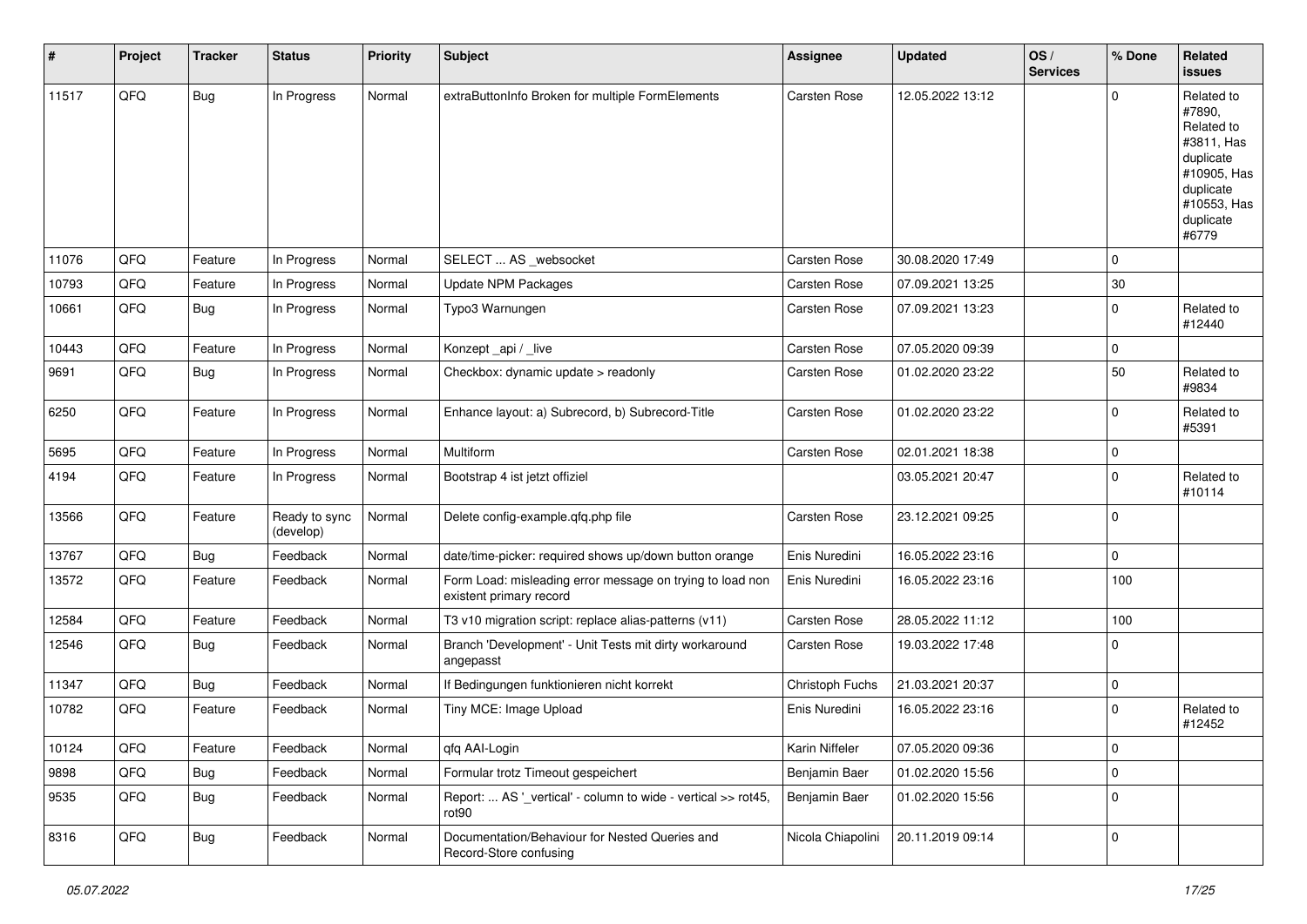| #     | Project | <b>Tracker</b> | <b>Status</b>     | <b>Priority</b> | <b>Subject</b>                                  | <b>Assignee</b> | <b>Updated</b>   | OS/<br><b>Services</b> | % Done      | Related<br><b>issues</b>                                              |
|-------|---------|----------------|-------------------|-----------------|-------------------------------------------------|-----------------|------------------|------------------------|-------------|-----------------------------------------------------------------------|
| 5894  | QFQ     | Feature        | Feedback          | Normal          | Typeahead in Report: show/hide rows dynamically | Carsten Rose    | 18.02.2022 08:50 |                        | $\Omega$    | Related to<br>#5893,<br>Related to<br>#5885                           |
| 13608 | QFQ     | Feature        | Some day<br>maybe | Normal          | Automatic Browser Language Redirect             | Enis Nuredini   | 17.06.2022 08:35 |                        | $\Omega$    |                                                                       |
| 12611 | QFQ     | Feature        | Some day<br>maybe | Normal          | Refactoring: Bootstrap with Lazy Loading        | Carsten Rose    | 08.06.2022 10:37 |                        | $\Omega$    | Related to<br>#12490,<br>Related to<br>#10013,<br>Related to<br>#7732 |
| 12337 | QFQ     | Feature        | Some day<br>maybe | Normal          | Database.php: better caching                    | Carsten Rose    | 16.09.2021 15:10 |                        | $\mathbf 0$ |                                                                       |
| 12315 | QFQ     | Feature        | Some day<br>maybe | Normal          | Form History (Diffs) / Backups                  | Carsten Rose    | 16.09.2021 15:10 |                        | $\mathbf 0$ |                                                                       |
| 11323 | QFQ     | Feature        | Some day<br>maybe | Normal          | Report Frontend Editor Modal + Codemirror       | Carsten Rose    | 16.09.2021 15:10 |                        | $\mathbf 0$ | Related to<br>#11036                                                  |
| 11322 | QFQ     | Feature        | Some day<br>maybe | Normal          | Form Element JSON - (multiline parameter field) | Carsten Rose    | 16.09.2021 15:10 |                        | $\mathbf 0$ |                                                                       |
| 11217 | QFQ     | Feature        | Some day<br>maybe | Normal          | <b>Extend Script Functionality</b>              | Carsten Rose    | 16.09.2021 15:10 |                        | $\mathbf 0$ |                                                                       |
| 11036 | QFQ     | Feature        | Some day<br>maybe | Normal          | inline report editor permissions                | Carsten Rose    | 16.09.2021 15:09 |                        | $\mathbf 0$ | Related to<br>#11323                                                  |
| 10745 | QFQ     | Feature        | Some day<br>maybe | Normal          | <b>Tablesorter Excel Export</b>                 | Carsten Rose    | 16.09.2021 15:09 |                        | $\mathbf 0$ |                                                                       |
| 10738 | QFQ     | Feature        | Some day<br>maybe | Normal          | CORS headers for external API requests          |                 | 10.06.2020 14:00 |                        | $\mathbf 0$ |                                                                       |
| 10716 | QFQ     | Feature        | Some day<br>maybe | Normal          | Business Logic mit Externen Skripten            | Carsten Rose    | 16.09.2021 15:10 |                        | $\Omega$    | Related to<br>#10713,<br>Related to<br>#8217                          |
| 10116 | QFQ     | Feature        | Some day<br>maybe | Normal          | TypeAhead: Tag - show inside 'input' element    | Carsten Rose    | 16.09.2021 15:09 |                        | $\Omega$    |                                                                       |
| 10095 | QFG     | Feature        | Some day<br>maybe | Normal          | Generic Gitlab Integration into QFQ             | Carsten Rose    | 16.09.2021 15:10 |                        | $\Omega$    |                                                                       |
| 10013 | QFQ     | Feature        | Some day<br>maybe | Normal          | FE.typ=editor: CodeMirror                       | Carsten Rose    | 08.06.2022 10:37 |                        | $\mathbf 0$ | Related to<br>#12611,<br>Related to<br>#12490,<br>Related to<br>#7732 |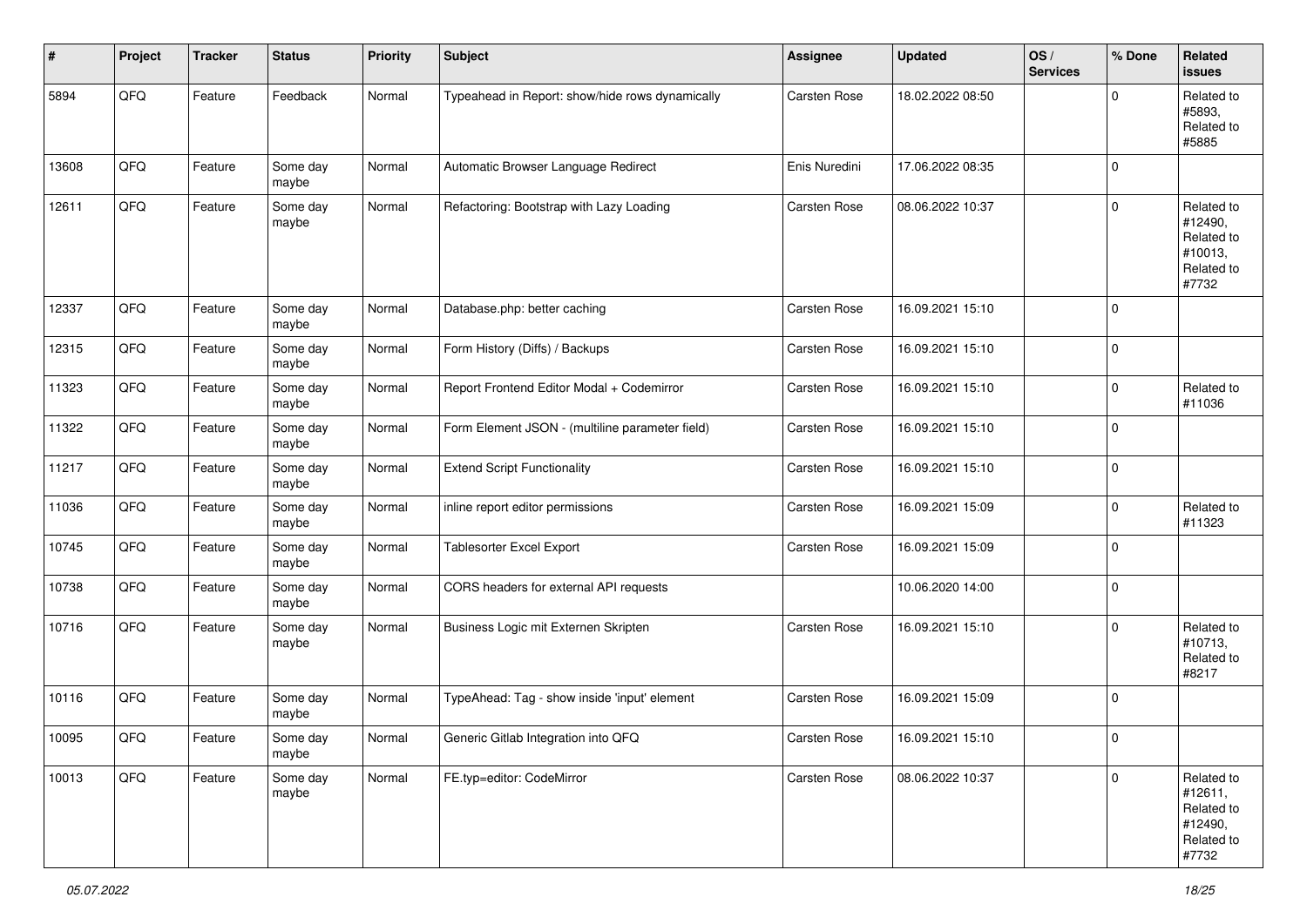| #    | Project | <b>Tracker</b> | <b>Status</b>     | <b>Priority</b> | <b>Subject</b>                                                           | <b>Assignee</b> | <b>Updated</b>   | OS/<br><b>Services</b> | % Done      | Related<br><b>issues</b>                                               |
|------|---------|----------------|-------------------|-----------------|--------------------------------------------------------------------------|-----------------|------------------|------------------------|-------------|------------------------------------------------------------------------|
| 9704 | QFQ     | Feature        | Some day<br>maybe | Normal          | Thumbnails Generieren beim Splitten von PDF Files                        | Carsten Rose    | 11.12.2019 16:01 |                        | $\mathbf 0$ |                                                                        |
| 9669 | QFQ     | <b>Bug</b>     | Some day<br>maybe | Normal          | Checkbox / Template Group: radio/checkbox visible broken<br>after 'add'  | Carsten Rose    | 16.06.2021 13:47 |                        | $\mathbf 0$ | Related to<br>#8091                                                    |
| 9579 | QFQ     | Feature        | Some day<br>maybe | Normal          | Multiform with Process Row                                               | Carsten Rose    | 11.12.2019 16:01 |                        | $\mathbf 0$ |                                                                        |
| 9281 | QFQ     | <b>Bug</b>     | Some day<br>maybe | Normal          | Allow STRICT_TRANS_TABLES                                                | Carsten Rose    | 02.01.2021 18:43 |                        | $\mathbf 0$ |                                                                        |
| 9130 | QFQ     | Feature        | Some day<br>maybe | Normal          | tablesorter: Automatic Row numbering / Zeilenummer                       | Benjamin Baer   | 01.02.2020 23:22 |                        | $\mathbf 0$ |                                                                        |
| 9126 | QFQ     | <b>Bug</b>     | Some day<br>maybe | Normal          | hidden Form elements are present in page source                          |                 | 02.01.2021 18:41 |                        | $\mathbf 0$ |                                                                        |
| 9024 | QFQ     | <b>Bug</b>     | Some day<br>maybe | Normal          | QFQ Einarbeitung                                                         |                 | 01.02.2020 15:56 |                        | $\mathbf 0$ |                                                                        |
| 9020 | QFQ     | <b>Bug</b>     | Some day<br>maybe | Normal          | radio mit buttonClass und dynamicUpdate lassen sich nicht<br>kombinieren |                 | 11.12.2019 16:01 |                        | $\mathbf 0$ |                                                                        |
| 8894 | QFQ     | Feature        | Some day<br>maybe | Normal          | Documentation Tags Usable in QFQ Application                             | Carsten Rose    | 11.12.2019 16:01 |                        | $\mathbf 0$ |                                                                        |
| 8892 | QFQ     | Feature        | Some day<br>maybe | Normal          | Display and Edit SQL Comments in Form Editor                             | Carsten Rose    | 11.12.2019 16:01 |                        | 0           |                                                                        |
| 8586 | QFQ     | Feature        | Some day<br>maybe | Normal          | QFQ: Enhance Error message for 'record not found'                        | Carsten Rose    | 16.09.2021 15:10 |                        | $\mathbf 0$ |                                                                        |
| 8522 | QFQ     | Feature        | Some day<br>maybe | Normal          | build QFQ - npm warnings                                                 | Benjamin Baer   | 01.02.2020 23:19 |                        | 50          |                                                                        |
| 8520 | QFQ     | Feature        | Some day<br>maybe | Normal          | Bring QFQ to Composer                                                    | Carsten Rose    | 16.09.2021 15:10 |                        | $\mathbf 0$ |                                                                        |
| 8106 | QFQ     | <b>Bug</b>     | Some day<br>maybe | Normal          | Dynamic Update: Feld kann nicht auf empty zurückgesetzt<br>werden        | Carsten Rose    | 11.12.2019 16:01 |                        | $\pmb{0}$   |                                                                        |
| 8101 | QFQ     | Feature        | Some day<br>maybe | Normal          | Password hash: support further hashing methods                           | Carsten Rose    | 16.09.2021 15:10 |                        | $\mathbf 0$ |                                                                        |
| 8056 | QFQ     | Feature        | Some day<br>maybe | Normal          | Termin Organisation (Reservation)                                        |                 | 01.02.2020 23:19 |                        | $\mathbf 0$ | Related to<br>#8658                                                    |
| 7921 | QFQ     | Feature        | Some day<br>maybe | Normal          | Rest API Export: URL kuerzer machen                                      |                 | 01.02.2020 23:19 |                        | $\mathbf 0$ |                                                                        |
| 7732 | QFQ     | Feature        | Some day<br>maybe | Normal          | Javascript: Lazy Loading der add on libs                                 | Benjamin Baer   | 08.06.2022 10:38 |                        | $\mathbf 0$ | Related to<br>#12611,<br>Related to<br>#12490,<br>Related to<br>#10013 |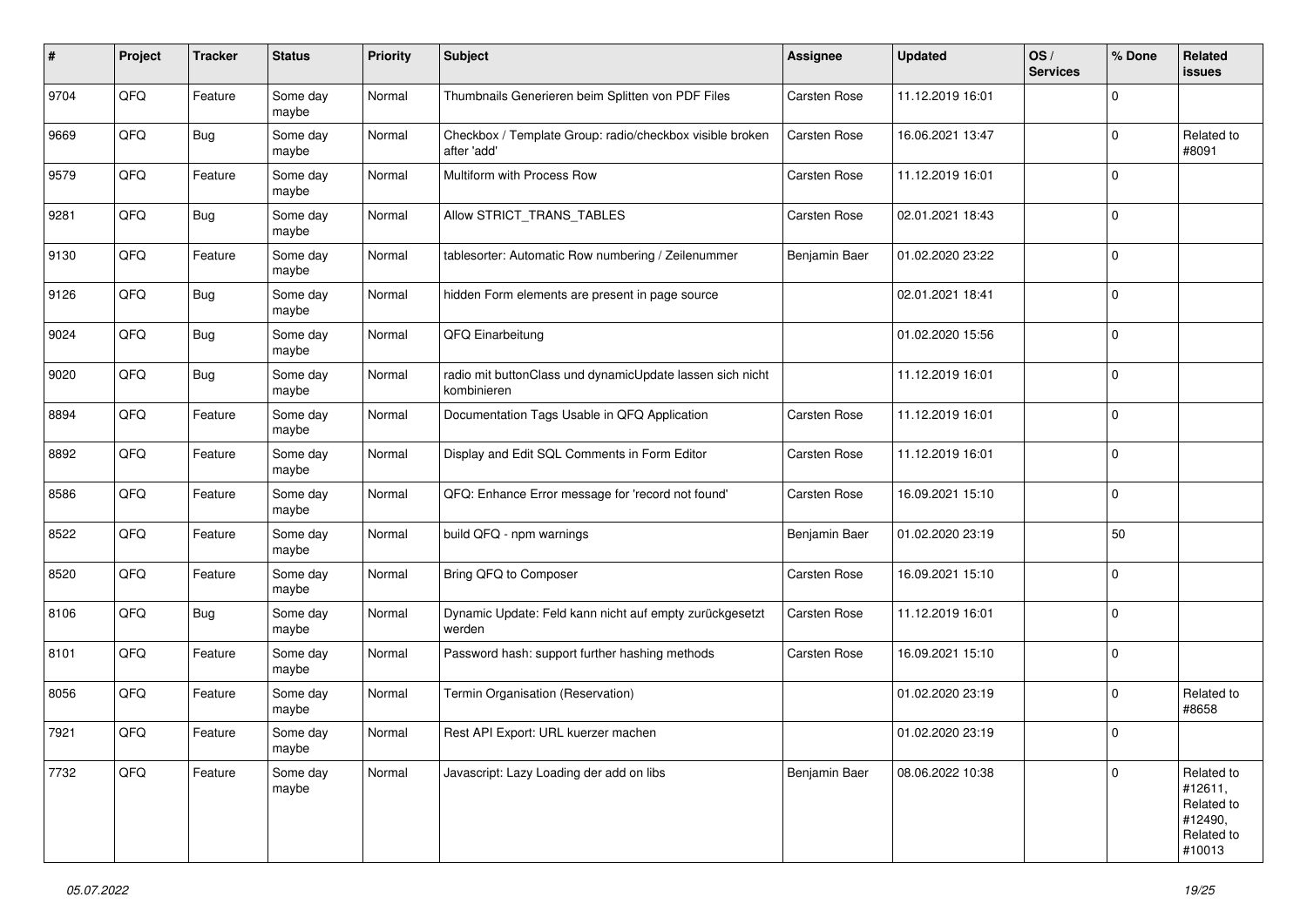| #    | Project | <b>Tracker</b> | <b>Status</b>     | <b>Priority</b> | <b>Subject</b>                                                                                 | <b>Assignee</b> | <b>Updated</b>   | OS/<br><b>Services</b> | % Done      | Related<br><b>issues</b> |
|------|---------|----------------|-------------------|-----------------|------------------------------------------------------------------------------------------------|-----------------|------------------|------------------------|-------------|--------------------------|
| 7453 | QFQ     | Feature        | Some day<br>maybe | Normal          | import / export forms QFQ                                                                      | Carsten Rose    | 16.09.2021 15:10 |                        | $\Omega$    |                          |
| 7452 | QFQ     | Feature        | Some day<br>maybe | Normal          | automate deployment new QFQ version                                                            | Carsten Rose    | 16.09.2021 15:10 |                        | $\mathbf 0$ |                          |
| 7402 | QFQ     | <b>Bug</b>     | Some day<br>maybe | Normal          | thumbnail cache: outdated picture when permission denied<br>and permission resolved.           |                 | 01.02.2020 23:20 |                        | $\mathbf 0$ |                          |
| 7336 | QFQ     | Feature        | Some day<br>maybe | Normal          | PDF Upload: disallow PDFs with specific Meta information                                       | Carsten Rose    | 11.12.2019 16:01 |                        | $\mathbf 0$ |                          |
| 7281 | QFQ     | <b>Bug</b>     | Some day<br>maybe | Normal          | Subrecords: on large screen separator line too short                                           |                 | 01.02.2020 23:19 |                        | $\mathbf 0$ |                          |
| 7278 | QFQ     | Feature        | Some day<br>maybe | Normal          | Form: Wert vordefinieren der immer gesetzt wird                                                |                 | 02.05.2021 09:27 |                        | $\mathbf 0$ |                          |
| 7229 | QFQ     | Feature        | Some day<br>maybe | Normal          | New FormElement.type: Button                                                                   |                 | 01.02.2021 12:32 |                        | $\mathbf 0$ |                          |
| 7108 | QFQ     | Feature        | Some day<br>maybe | Normal          | QFQ Wrap Elements                                                                              |                 | 11.12.2019 16:01 |                        | $\mathbf 0$ |                          |
| 7107 | QFQ     | Feature        | Some day<br>maybe | Normal          | Showcase Registration Tool: Anmeldung / Administration :<br>Liste Anmeldungen / Emaileinaldung | Carsten Rose    | 11.12.2019 16:01 |                        | $\pmb{0}$   |                          |
| 7106 | QFQ     | Feature        | Some day<br>maybe | Normal          | Beispiel Nummerierung von Rows in Report                                                       |                 | 11.12.2019 16:01 |                        | $\mathbf 0$ |                          |
| 7105 | QFQ     | Feature        | Some day<br>maybe | Normal          | Beispiel wie man in einer zweiten Tabelle speichert.                                           |                 | 11.12.2019 16:01 |                        | $\mathbf 0$ |                          |
| 7104 | QFQ     | Feature        | Some day<br>maybe | Normal          | Manual: hint about escaping if '\r' appears in mail body                                       |                 | 11.12.2019 16:01 |                        | $\mathbf 0$ |                          |
| 7101 | QFQ     | <b>Bug</b>     | Some day<br>maybe | Normal          | 'form' in SIP and 'report' - breaks                                                            |                 | 01.02.2020 23:20 |                        | $\pmb{0}$   |                          |
| 7100 | QFQ     | Feature        | Some day<br>maybe | Normal          | Download: log access, max downloads, time limit                                                |                 | 01.02.2020 23:19 |                        | $\mathbf 0$ |                          |
| 6992 | QFQ     | Feature        | Some day<br>maybe | Normal          | DB exception: Syntax Highlight                                                                 |                 | 11.12.2019 16:01 |                        | $\mathbf 0$ | Related to<br>#5450      |
| 6972 | QFQ     | Feature        | Some day<br>maybe | Normal          | Fabric Clipboard / cross browser tab                                                           | Benjamin Baer   | 01.02.2020 23:21 |                        | $\mathbf 0$ |                          |
| 6970 | QFQ     | Feature        | Some day<br>maybe | Normal          | tablesorter: default fuer 'sortReset' aendern von 'Ctrl' zu 'Alt'                              | Benjamin Baer   | 01.02.2020 23:21 |                        | $\pmb{0}$   |                          |
| 6715 | QFQ     | Feature        | Some day<br>maybe | Normal          | Code-Refactoring: dbArray vereinheitlichen                                                     | Carsten Rose    | 11.12.2019 16:02 |                        | $\mathbf 0$ |                          |
| 6704 | QFQ     | Feature        | Some day<br>maybe | Normal          | Upload Mode: Bilder in Notizen rechts sollen aktuellen<br>Upload repräsentieren.               |                 | 01.02.2020 23:19 |                        | $\mathbf 0$ | Related to<br>#3264      |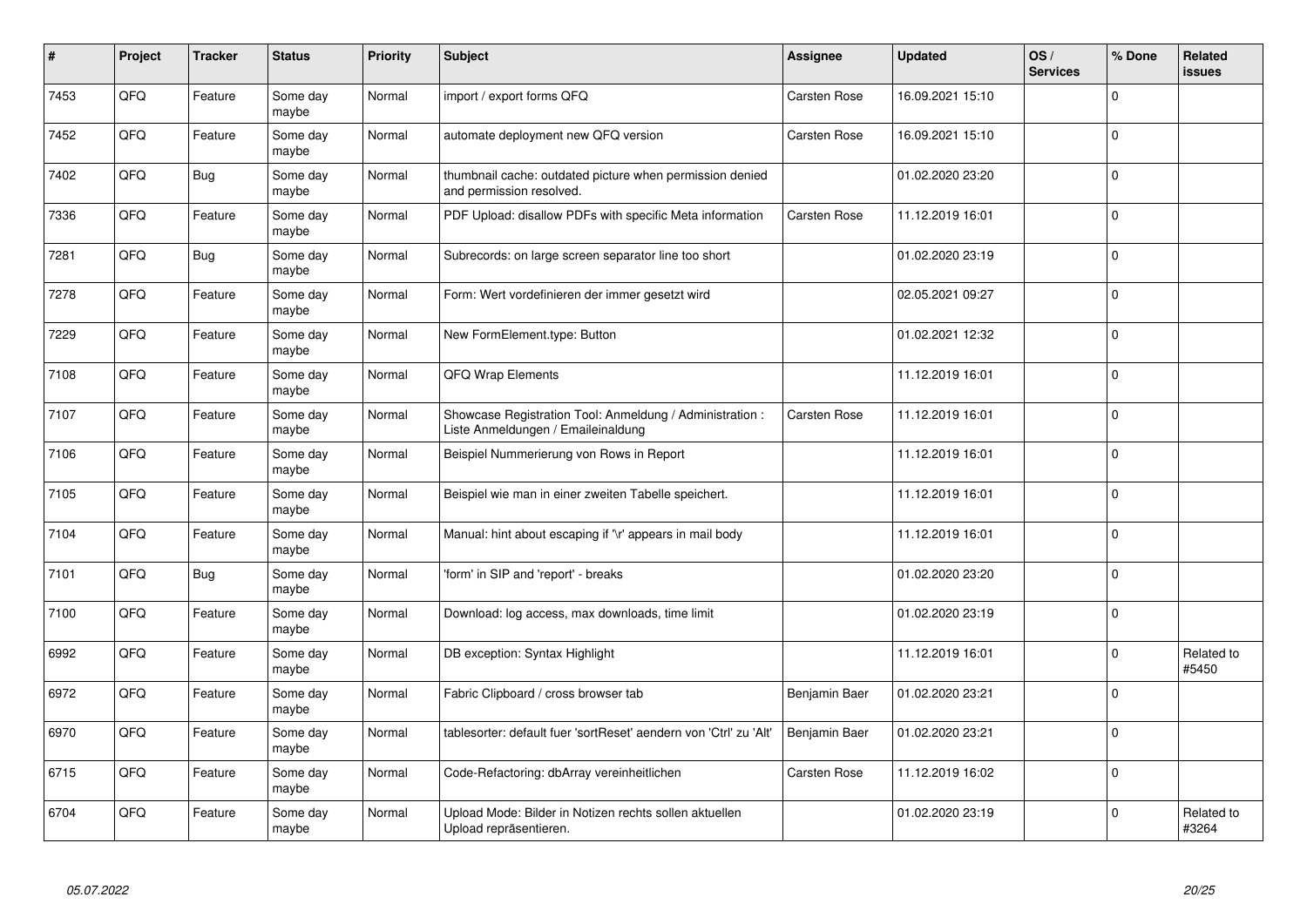| #    | Project | <b>Tracker</b> | <b>Status</b>     | <b>Priority</b> | <b>Subject</b>                                                                    | <b>Assignee</b> | <b>Updated</b>   | OS/<br><b>Services</b> | % Done      | Related<br><b>issues</b> |
|------|---------|----------------|-------------------|-----------------|-----------------------------------------------------------------------------------|-----------------|------------------|------------------------|-------------|--------------------------|
| 6515 | QFQ     | Feature        | Some day<br>maybe | Normal          | Formular: Felder dynamisch ein/ausblenden                                         |                 | 11.12.2019 16:02 |                        | $\Omega$    |                          |
| 6299 | QFQ     | Feature        | Some day<br>maybe | Normal          | Attack detection: log table with invalid SIP access                               |                 | 11.12.2019 16:02 |                        | $\mathbf 0$ | Related to<br>#3947      |
| 6288 | QFQ     | Feature        | Some day<br>maybe | Normal          | Best Practice: Erklaeren wie man ein Formular ganz in<br>'weiss' erstellen kann   |                 | 11.12.2019 16:02 |                        | $\pmb{0}$   |                          |
| 6084 | QFQ     | Feature        | Some day<br>maybe | Normal          | New escape type: 'D' - convert date                                               |                 | 01.02.2020 23:19 |                        | $\Omega$    |                          |
| 6083 | QFQ     | Feature        | Some day<br>maybe | Normal          | Dynamic Update: Value Check via SQL                                               |                 | 11.12.2019 16:02 |                        | $\mathbf 0$ |                          |
| 5991 | QFQ     | Bug            | Some day<br>maybe | Normal          | URLs with ' ' or long parameter are problematic                                   | Carsten Rose    | 01.02.2020 23:19 |                        | $\mathbf 0$ |                          |
| 5983 | QFQ     | Feature        | Some day<br>maybe | Normal          | Form Submit (save & update): normalize date/-time FE                              | Carsten Rose    | 01.02.2020 23:19 |                        | $\pmb{0}$   |                          |
| 5923 | QFQ     | Feature        | Some day<br>maybe | Normal          | fillStoreSystemBySqlLate                                                          |                 | 01.02.2020 23:19 |                        | $\mathbf 0$ |                          |
| 5895 | QFQ     | Feature        | Some day<br>maybe | Normal          | Tutorial: List of all QFQ Features                                                |                 | 01.02.2020 23:19 |                        | $\mathbf 0$ |                          |
| 5893 | QFQ     | Feature        | Some day<br>maybe | Normal          | Edit on double-click                                                              |                 | 01.02.2020 23:19 |                        | $\pmb{0}$   | Related to<br>#5894      |
| 5892 | QFQ     | Feature        | Some day<br>maybe | Normal          | QFQ should use T3 API to manipulate FE GROUP<br>membership                        |                 | 01.02.2020 23:20 |                        | $\mathbf 0$ |                          |
| 5877 | QFQ     | Bug            | Some day<br>maybe | Normal          | FE.type=note:bsColumn strange behaviour                                           |                 | 01.02.2020 23:19 |                        | $\mathbf 0$ |                          |
| 5852 | QFQ     | Feature        | Some day<br>maybe | Normal          | Logging: mail.log / sql.log - im FE anzeigen und via AJAX<br>aktualisieren        | Carsten Rose    | 01.02.2020 23:19 |                        | $\mathbf 0$ | Related to<br>#5885      |
| 5851 | QFQ     | Feature        | Some day<br>maybe | Normal          | Queue System implementieren: MQTT, RabbitMQ                                       |                 | 01.02.2020 23:20 |                        | $\pmb{0}$   | Related to<br>#5715      |
| 5850 | QFQ     | Feature        | Some day<br>maybe | Normal          | Deployment: In QFQ Doc best practice fuer zeitgemaesses<br>Deployment beschreiben |                 | 01.02.2020 23:20 |                        | $\Omega$    |                          |
| 5805 | QFQ     | Feature        | Some day<br>maybe | Normal          | TypeAHead SQL value instead of key stored                                         |                 | 01.02.2020 23:19 |                        | $\mathbf 0$ | Related to<br>#5444      |
| 5783 | QFQ     | Feature        | Some day<br>maybe | Normal          | <b>BPMN View/Edit</b>                                                             |                 | 11.12.2019 16:02 |                        | $\mathbf 0$ |                          |
| 5768 | QFQ     | <b>Bug</b>     | Some day<br>maybe | Normal          | '{{pageLanguage:T}}' missing if QFQ is called via api                             | Carsten Rose    | 01.02.2020 23:19 |                        | $\pmb{0}$   |                          |
| 5706 | QFQ     | Bug            | Some day<br>maybe | Normal          | upload: fileDestination needs to be sanatized                                     | Carsten Rose    | 01.02.2020 23:19 |                        | $\mathbf 0$ |                          |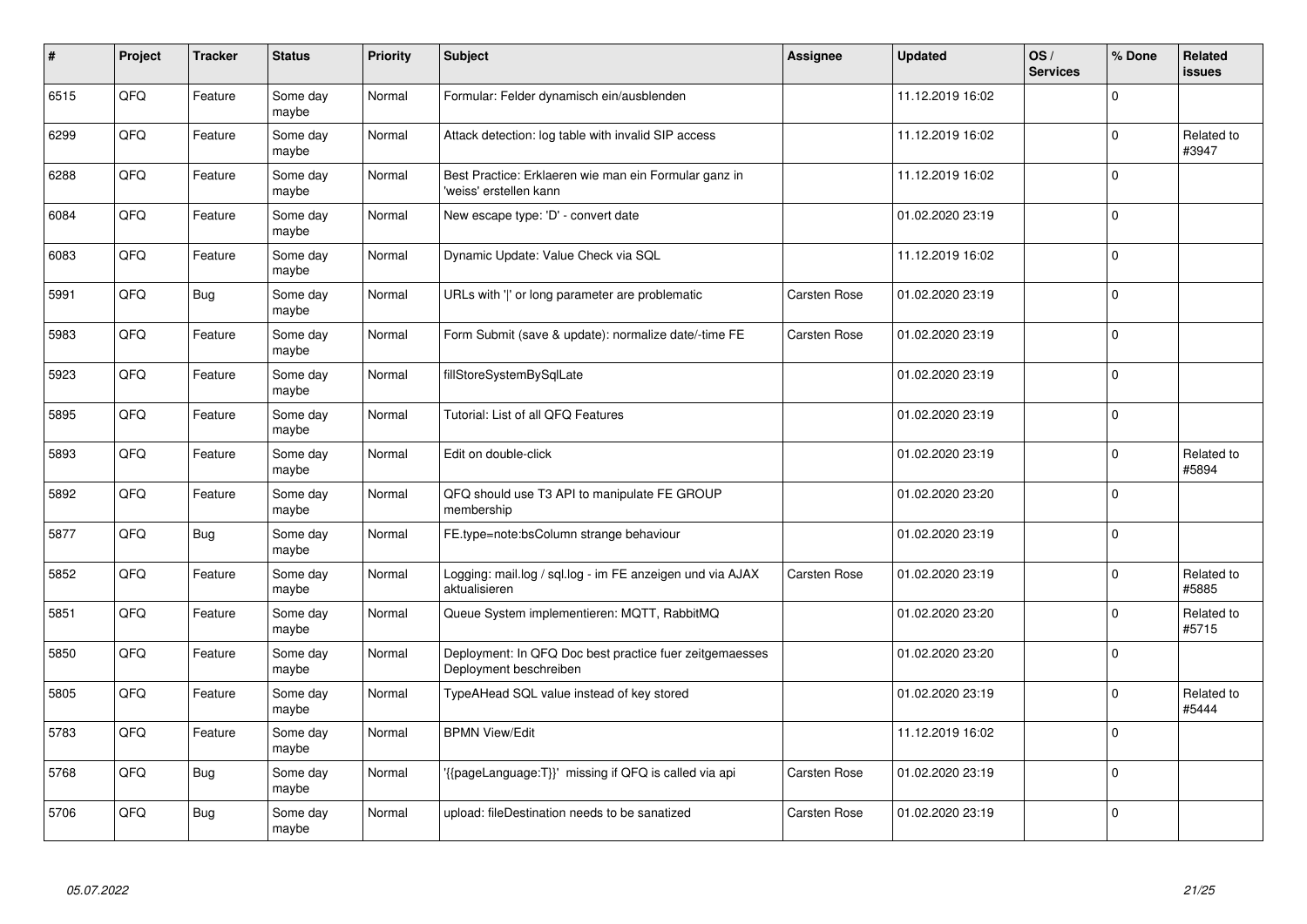| #    | Project | <b>Tracker</b> | <b>Status</b>     | <b>Priority</b> | <b>Subject</b>                                                                                                       | <b>Assignee</b> | <b>Updated</b>   | OS/<br><b>Services</b> | % Done      | Related<br>issues                           |
|------|---------|----------------|-------------------|-----------------|----------------------------------------------------------------------------------------------------------------------|-----------------|------------------|------------------------|-------------|---------------------------------------------|
| 5665 | QFQ     | Feature        | Some day<br>maybe | Normal          | Versuch das '{{!' nicht mehr noetig ist.                                                                             | Carsten Rose    | 01.02.2020 23:20 |                        | $\Omega$    | Related to<br>#7432,<br>Related to<br>#7434 |
| 5579 | QFQ     | Feature        | Some day<br>maybe | Normal          | Enhance Doc / Presentation: variable type 'link column type'                                                         | Carsten Rose    | 01.02.2020 23:19 |                        | $\Omega$    |                                             |
| 5557 | QFQ     | <b>Bug</b>     | Some day<br>maybe | Normal          | Form load: STORE_RECORD filled, but should be empty                                                                  | Carsten Rose    | 01.02.2020 23:19 |                        | $\Omega$    |                                             |
| 5548 | QFQ     | Feature        | Some day<br>maybe | Normal          | 801 Textfiles/Scriptfiles als Thumbnail                                                                              | Carsten Rose    | 07.03.2022 16:26 |                        | $\mathbf 0$ |                                             |
| 5480 | QFQ     | Feature        | Some day<br>maybe | Normal          | QFQ: Dokumentation mit Screenshots versehen                                                                          | Carsten Rose    | 01.02.2020 23:20 |                        | $\Omega$    | Related to<br>#9879                         |
| 5455 | QFQ     | Feature        | Some day<br>maybe | Normal          | Mail Redirects grld abhaengig                                                                                        |                 | 01.02.2020 23:20 |                        | $\Omega$    |                                             |
| 5452 | QFQ     | Feature        | Some day<br>maybe | Normal          | Thumbnails from PDF: bad quality                                                                                     |                 | 01.02.2020 23:20 |                        | $\Omega$    |                                             |
| 5428 | QFQ     | Feature        | Some day<br>maybe | Normal          | secure thumbnail: late render on access.                                                                             | Carsten Rose    | 01.02.2020 23:20 |                        | $\Omega$    |                                             |
| 5389 | QFQ     | Feature        | Some day<br>maybe | Normal          | QFQ Design: Multline label / note                                                                                    | Benjamin Baer   | 01.02.2020 23:19 |                        | $\Omega$    |                                             |
| 5342 | QFQ     | Feature        | Some day<br>maybe | Normal          | link - with HTML Attributes                                                                                          |                 | 01.02.2020 23:20 |                        | $\Omega$    | Related to<br>#14077                        |
| 5160 | QFQ     | Feature        | Some day<br>maybe | Normal          | QFQ collaborative / together.js, ShareJS, y-js, collaborative,                                                       |                 | 11.12.2019 16:02 |                        | $\Omega$    |                                             |
| 5132 | QFQ     | Feature        | Some day<br>maybe | Normal          | Error Message sendmail missing attachment: more details                                                              | Carsten Rose    | 01.02.2020 23:19 |                        | $\Omega$    |                                             |
| 5129 | QFQ     | Feature        | Some day<br>maybe | Normal          | Reports: SQL fuer x Achse und y Achse                                                                                |                 | 11.12.2019 16:02 |                        | $\Omega$    |                                             |
| 5024 | QFQ     | Feature        | Some day<br>maybe | Normal          | Fabric: Generate PDF with edits                                                                                      | Benjamin Baer   | 01.02.2020 23:20 |                        | $\Omega$    | Related to<br>#10704                        |
| 5021 | QFQ     | Bug            | Some day<br>maybe | Normal          | FE.typ=extra - during save displays error 'datum2' already<br>filled in STORE SIP - the value is stored nevertheless | Carsten Rose    | 01.02.2020 23:19 |                        | $\Omega$    | Related to<br>#3875                         |
| 4974 | QFQ     | Feature        | Some day<br>maybe | Normal          | Long polling - inform all listening clients of changes                                                               |                 | 11.12.2019 16:02 |                        | $\Omega$    |                                             |
| 4956 | QFQ     | Feature        | Some day<br>maybe | Normal          | Sendmail: Benutzerdefinierte Headers                                                                                 | Carsten Rose    | 11.12.2019 16:02 |                        | $\mathbf 0$ |                                             |
| 4872 | QFQ     | Feature        | Some day<br>maybe | Normal          | Fields of Typo3 page available in STORE_TYPO3                                                                        | Carsten Rose    | 01.02.2020 23:19 |                        | $\mathbf 0$ |                                             |
| 4869 | QFQ     | Feature        | Some day<br>maybe | Normal          | Dynamic Update (show, hide, readonly?, required?) for<br><b>Template Group Elements</b>                              | Carsten Rose    | 01.02.2020 23:19 |                        | $\pmb{0}$   | Related to<br>#4865                         |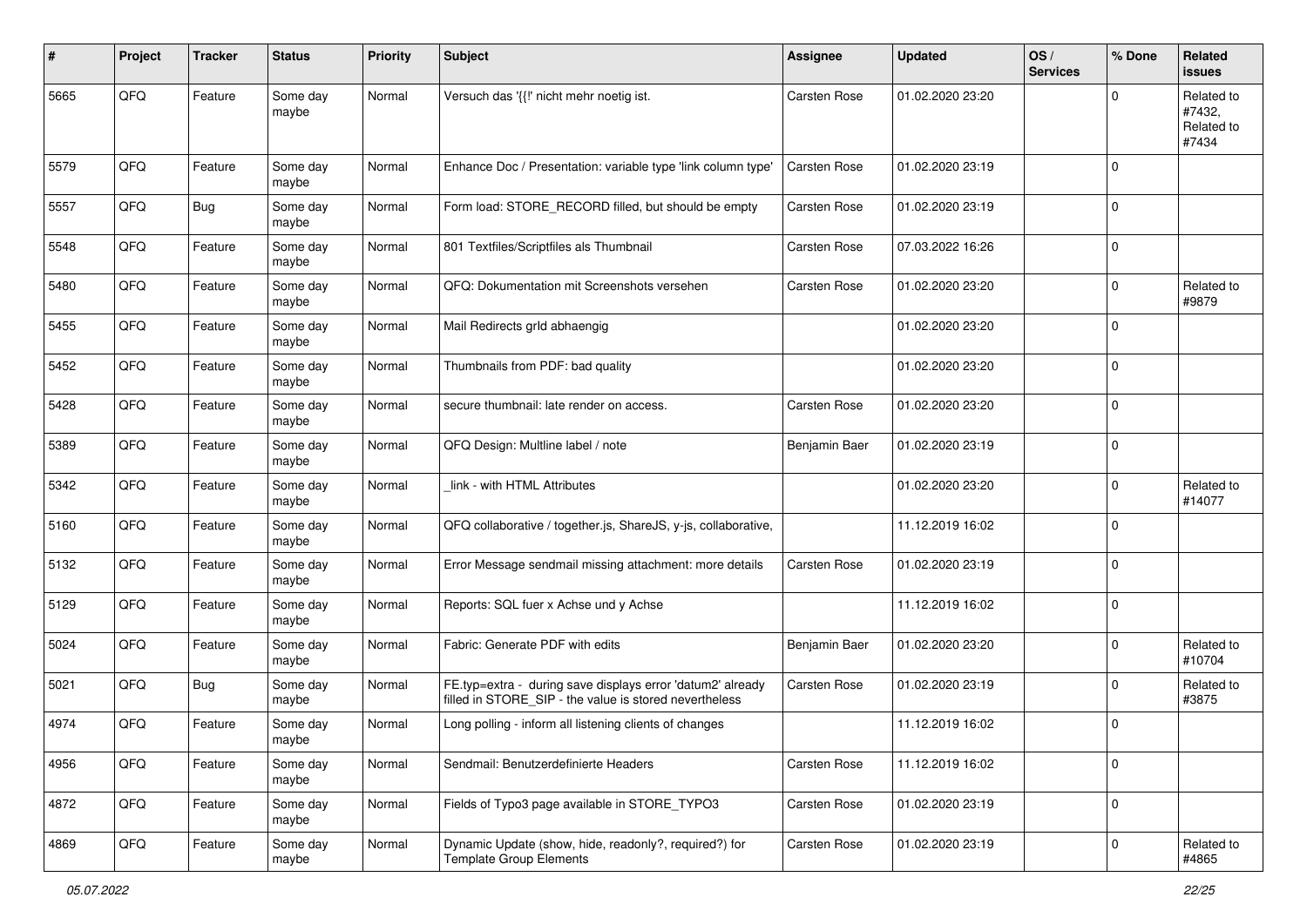| #    | Project        | <b>Tracker</b> | <b>Status</b>     | <b>Priority</b> | <b>Subject</b>                                                                                                                                                | <b>Assignee</b> | <b>Updated</b>   | OS/<br><b>Services</b> | % Done      | Related<br>issues                              |
|------|----------------|----------------|-------------------|-----------------|---------------------------------------------------------------------------------------------------------------------------------------------------------------|-----------------|------------------|------------------------|-------------|------------------------------------------------|
| 4839 | QFQ            | Feature        | Some day<br>maybe | Normal          | qfq-handle in <head> Abschnitt</head>                                                                                                                         | Carsten Rose    | 11.12.2019 16:02 |                        | $\Omega$    |                                                |
| 4816 | QFQ            | Feature        | Some day<br>maybe | Normal          | Templates for QFQ Reports (Tables, Radios, )                                                                                                                  |                 | 01.02.2020 23:20 |                        | $\Omega$    |                                                |
| 4771 | QFQ            | Bug            | Some day<br>maybe | Normal          | qfq: select-down-values empty after save (edit-form for<br>program administrators)                                                                            | Carsten Rose    | 01.02.2020 23:20 |                        | $\mathbf 0$ | Related to<br>#4549, Has<br>duplicate<br>#4282 |
| 4757 | QFQ            | Feature        | Some day<br>maybe | Normal          | Test subrecord: download links ok? Links ok?                                                                                                                  | Carsten Rose    | 01.02.2020 23:20 |                        | $\Omega$    |                                                |
| 4719 | QFQ            | Feature        | Some day<br>maybe | Normal          | Custom Message in Client in case of 'Browser tab close,<br>modification will be lost'                                                                         |                 | 01.02.2020 23:20 |                        | $\Omega$    |                                                |
| 4659 | QFQ            | <b>Bug</b>     | Some day<br>maybe | Normal          | infoButtonExtra                                                                                                                                               | Carsten Rose    | 01.02.2020 23:20 |                        | $\Omega$    |                                                |
| 4652 | QFQ            | Feature        | Some day<br>maybe | Normal          | UZH CD: Weiterleitung auf benutzerdefinierte 403/404 Seite                                                                                                    | Carsten Rose    | 01.02.2020 23:20 |                        | 0           |                                                |
| 4651 | QFQ            | Bug            | Some day<br>maybe | Normal          | 'Loading document" Modal wird angezeigt bei uzhcd type=2<br>Ansicht                                                                                           | Carsten Rose    | 01.02.2020 23:20 |                        | $\mathbf 0$ |                                                |
| 4650 | QFQ            | Feature        | Some day<br>maybe | Normal          | Convert html to doc/rtf                                                                                                                                       | Carsten Rose    | 01.02.2020 23:20 |                        | $\Omega$    | Related to<br>#10704                           |
| 4640 | QFQ            | Feature        | Some day<br>maybe | Normal          | Rename System Forms                                                                                                                                           |                 | 01.02.2020 23:20 |                        | $\Omega$    |                                                |
| 4627 | QFQ            | Feature        | Some day<br>maybe | Normal          | dbupdate: all tables - check 'create', 'modified' if it is possible<br>to change to default 'CURRENT_TIMESTAMP' and modified<br>'ON UPDATE CURRENT_TIMESTAMP' |                 | 01.02.2020 23:20 |                        | $\Omega$    |                                                |
| 4626 | QFQ            | Feature        | Some day<br>maybe | Normal          | Mobile View: 'classBody=qfq-form-right' makes no sense                                                                                                        |                 | 01.02.2020 23:20 |                        | $\Omega$    |                                                |
| 4606 | QFQ            | Feature        | Some day<br>maybe | Normal          | link: qualifier to render bootstrap button                                                                                                                    | Carsten Rose    | 01.02.2020 23:19 |                        | 0           |                                                |
| 4583 | QFQ            | <b>Bug</b>     | Some day<br>maybe | Normal          | Dynamic Update bei TypeAhead Feldern                                                                                                                          | Carsten Rose    | 01.02.2020 23:19 |                        | $\Omega$    |                                                |
| 4551 | QFQ            | Feature        | Some day<br>maybe | Normal          | Set 'pills' via dynamicUpdate to show/hide/disabled                                                                                                           |                 | 01.02.2020 23:20 |                        | 0           | Related to<br>#3752                            |
| 4549 | $\mathsf{QFQ}$ | Bug            | Some day<br>maybe | Normal          | TemplateGroups: FE.type SELECT loose selected value<br>after save                                                                                             | Carsten Rose    | 01.02.2020 23:20 |                        |             | Related to<br>#4548,<br>Related to<br>#4771    |
| 4546 | QFQ            | Bug            | Some day<br>maybe | Normal          | NH: SIP storage is destroyed                                                                                                                                  |                 | 01.02.2020 23:20 |                        | $\mathbf 0$ |                                                |
| 4536 | QFQ            | Feature        | Some day<br>maybe | Normal          | FE upload: problem with delete if mutliple uploads an<br>FE.name="                                                                                            |                 | 01.02.2020 23:20 |                        | $\mathbf 0$ |                                                |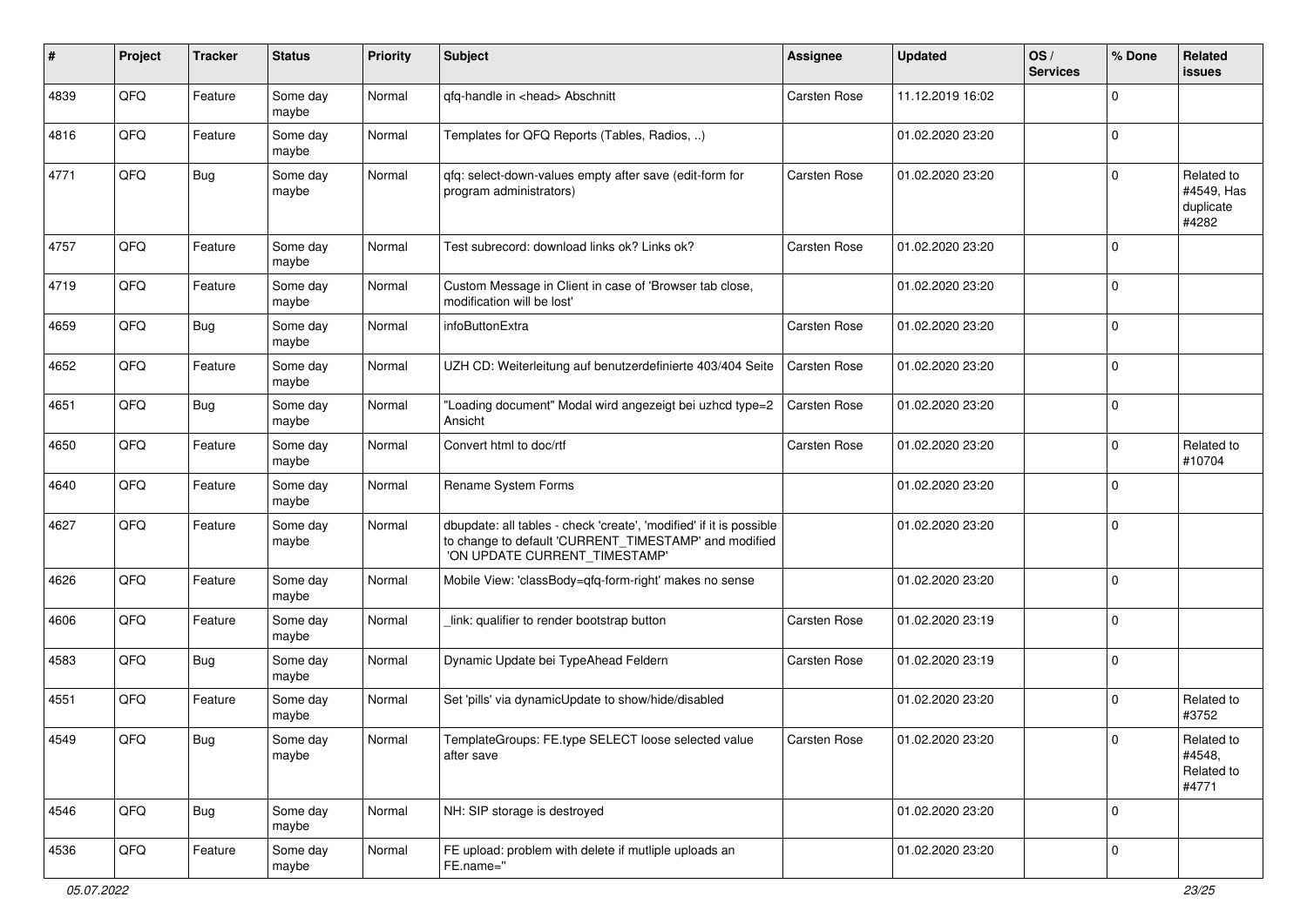| #    | Project | <b>Tracker</b> | <b>Status</b>     | <b>Priority</b> | <b>Subject</b>                                                                                                                                           | <b>Assignee</b>     | <b>Updated</b>   | OS/<br><b>Services</b> | % Done         | Related<br>issues                           |
|------|---------|----------------|-------------------|-----------------|----------------------------------------------------------------------------------------------------------------------------------------------------------|---------------------|------------------|------------------------|----------------|---------------------------------------------|
| 4528 | QFQ     | <b>Bug</b>     | Some day<br>maybe | Normal          | extraButtonLock mit SQLAhead Bug                                                                                                                         | Carsten Rose        | 01.02.2020 23:19 |                        | 0              |                                             |
| 4454 | QFQ     | Bug            | Some day<br>maybe | Normal          | Required Elements: multiple elements in a row - whole row<br>marked if only one input is empty.                                                          | Benjamin Baer       | 01.02.2020 23:20 |                        | $\mathbf 0$    |                                             |
| 4446 | QFQ     | Feature        | Some day<br>maybe | Normal          | New FE get same feldContainerId as last modifed FE                                                                                                       |                     | 01.02.2020 23:20 |                        | $\Omega$       |                                             |
| 4445 | QFQ     | Feature        | Some day<br>maybe | Normal          | template group: Option to simulate fieldset                                                                                                              |                     | 28.06.2021 14:11 |                        | 0              |                                             |
| 4444 | QFQ     | Feature        | Some day<br>maybe | Normal          | FE.type=upload: detect mime type                                                                                                                         |                     | 11.12.2019 16:02 |                        | $\mathbf 0$    | Related to<br>#4303                         |
| 4443 | QFQ     | Feature        | Some day<br>maybe | Normal          | Form: multiple secondary tables                                                                                                                          |                     | 01.02.2020 23:20 |                        | $\mathbf 0$    |                                             |
| 4442 | QFQ     | Feature        | Some day<br>maybe | Normal          | Special Column Name: _link - new symbol G (Glyph) to<br>choose any available symbol                                                                      |                     | 11.12.2019 16:02 |                        | $\overline{0}$ |                                             |
| 4441 | QFQ     | Bug            | Some day<br>maybe | Normal          | \$ SERVER Vars sollten nur aus dem Store genommen<br>werden - Code entsprechend anpassen.                                                                |                     | 11.12.2019 16:02 |                        | 0              |                                             |
| 4440 | QFQ     | Feature        | Some day<br>maybe | Normal          | Manual.rst: explain how to. expand PHP Session to 4h                                                                                                     |                     | 11.12.2019 16:02 |                        | $\mathbf 0$    |                                             |
| 4439 | QFQ     | Feature        | Some day<br>maybe | Normal          | Log: report all actions fired by an FE Element, incl. the<br>original directive (slaveld, sqlInsert, )                                                   |                     | 01.02.2020 23:20 |                        | 0              | Related to<br>#4432,<br>Related to<br>#5458 |
| 4435 | QFQ     | Feature        | Some day<br>maybe | Normal          | Report: striptags - specify allowed tags                                                                                                                 |                     | 01.02.2020 23:20 |                        | $\mathbf 0$    |                                             |
| 4433 | QFQ     | Feature        | Some day<br>maybe | Normal          | Log when SIP will be destroyed by QFQ for any (security)<br>reason                                                                                       |                     | 01.02.2020 23:20 |                        | $\Omega$       | Related to<br>#4432,<br>Related to<br>#5458 |
| 4420 | QFQ     | Feature        | Some day<br>maybe | Normal          | Client: Local Storage - store the changes of a form, local in<br>the browser.                                                                            | Benjamin Baer       | 11.12.2019 16:02 |                        | $\mathbf 0$    |                                             |
| 4398 | QFQ     | <b>Bug</b>     | Some day<br>maybe | Normal          | Typeahead: mouse click in a prefilled input opens a single<br>item dropdown with the current value - click on it seems to<br>set the value, not the key. | Benjamin Baer       | 01.02.2020 23:20 |                        | 0              | Related to<br>#4457                         |
| 4365 | QFQ     | Feature        | Some day<br>maybe | Normal          | Multi Language: new way of config                                                                                                                        | <b>Carsten Rose</b> | 01.02.2020 23:20 |                        | 0              |                                             |
| 4349 | QFQ     | Feature        | Some day<br>maybe | Normal          | link download: downloaded external URL to<br>deliver/concatenate - check mimetipe and handle it correctly                                                | Carsten Rose        | 11.12.2019 16:02 |                        | 0              |                                             |
| 4343 | QFQ     | Feature        | Some day<br>maybe | Normal          | Link: Classifier to add 'attributes'                                                                                                                     | Carsten Rose        | 01.02.2020 23:20 |                        | $\pmb{0}$      | Related to<br>#14077                        |
| 4330 | QFQ     | Feature        | Some day<br>maybe | Normal          | Error Message: report missing {{ / }} in sqlUpdate, sqlInsert,<br>sqlDelete, sqlAfter, sqlBefore in FE action elements.                                  | Carsten Rose        | 01.02.2020 23:20 |                        | $\pmb{0}$      |                                             |